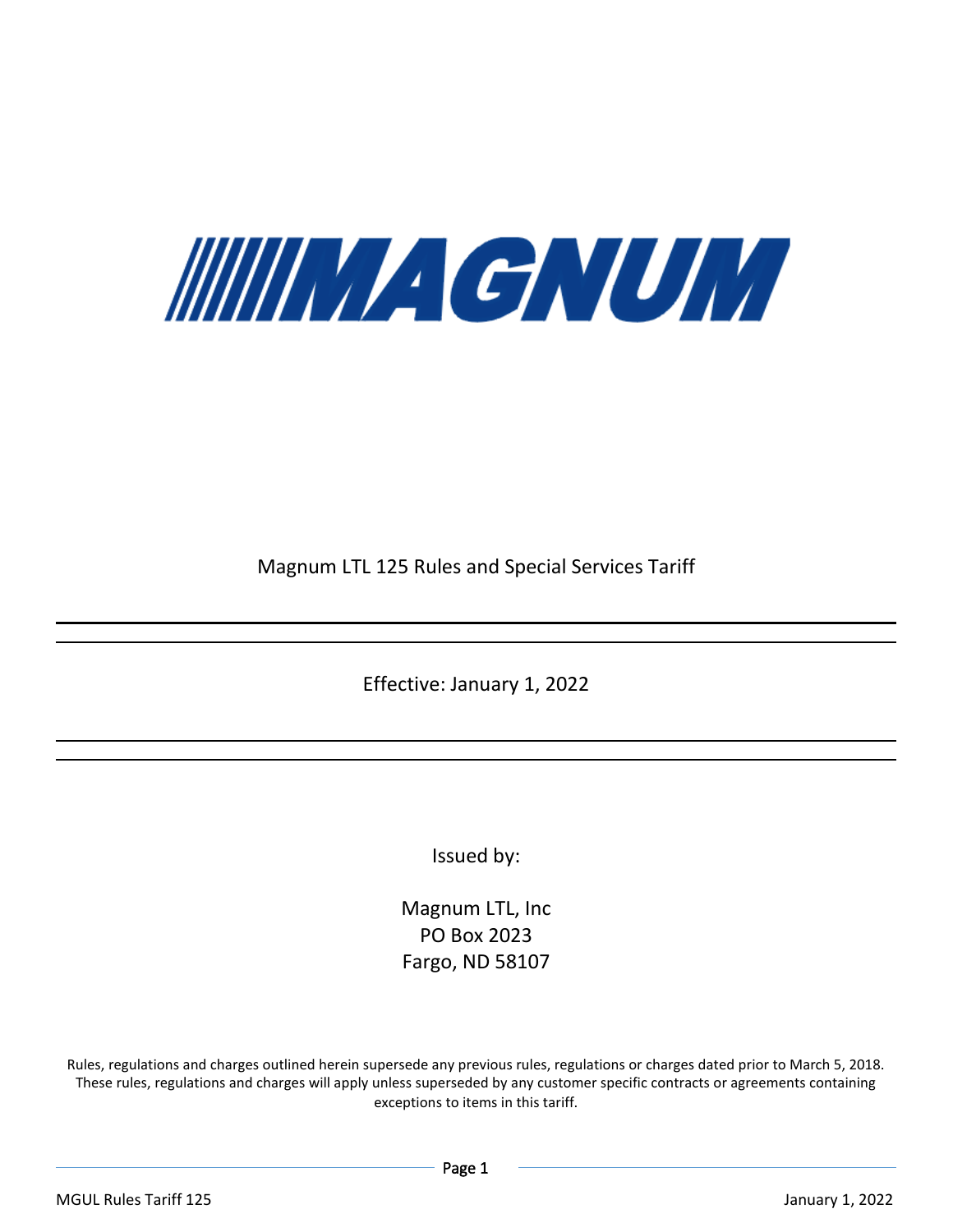# **Table of Contents**

| <b>Subject</b>                                                                                | Item  | Page           |
|-----------------------------------------------------------------------------------------------|-------|----------------|
| <b>Accessorial Schedule</b>                                                                   |       | 3              |
| <b>Governing Publications</b>                                                                 | 100   | 4              |
| Abbreviations and Definitions                                                                 | 110   | 4              |
| Arrival Notice & Undelivered Freight                                                          | 345   | 4              |
| Bills of Lading, Freight Bills, and Statements of Charges                                     | 360   | 4              |
| <b>Blind Shipment</b>                                                                         | 370   | 5              |
| Border Crossing Fee - Canada                                                                  | 375   | 5              |
| California Compliance Surcharge                                                               | 376   | 5              |
| <b>Invoice Convenience Fee</b>                                                                | 380   | 6              |
| Cubic Capacity / Linear Foot Rule                                                             | 390   | 6              |
| Collection on Delivery (COD) Shipments                                                        | 430   | 6              |
| Density - Method of Determining                                                               | 470   | 6              |
| Detention                                                                                     | 500   | $\overline{7}$ |
| <b>Extra Charges</b>                                                                          | 560   | 7              |
| <b>Fuel Surcharge</b>                                                                         | 561   | 8              |
| Handling Charge - Cross Docking at Terminal                                                   | 565   | 8              |
| Transportation of Hazardous Materials - HazMat                                                | 566   | 8              |
| High Cost Delivery Zone / Remote Access Delivery Point                                        | 567   | 9              |
| <b>Impracticable Operations</b>                                                               | 568   | 10             |
| Inside Pickup or Delivery - Handling Freight at Positions not immediately adjacent to Vehicle | 570   | 10             |
| Inspection Correction - Weights and Research (W&R)                                            | 575   | 10             |
| Marking or Tagging Freight - Changing Markings or Tags                                        | 580   | 11             |
| Mixes Shipments - LTL (Exception to NMF 100, Item 640)                                        | 590   | 11             |
| Non-Service points                                                                            |       |                |
| Notification Prior to Delivery                                                                | 635   | 12             |
| O'Hare Airport - Chicago, IL                                                                  | 640   | 12             |
| Other Locations - Government/Military Sites                                                   | 645   | 12             |
| Overlength Freight**                                                                          | 650   | 13             |
| Oversized Freight - Minimum Charge / Pallet Rate                                              | 653   | 13             |
| Overweight Freight - Pallet Rates                                                             | 655   | 13             |
| Paper Invoice Fee                                                                             | 660   | 12             |
| Pickup or Delivery Service                                                                    | 750   | 12             |
| Pickup or Delivery Service - Non-Commercial or Limited Access                                 | 753   | 14             |
| Pickup or Delivery Service - School/University/Churches/Place of Worship                      | 753-A | 14             |
| Pickup or Delivery Service - Residential                                                      | 753-B | 14             |
| Pickup or Delivery Service - Grocery Warehouse                                                | 753-C | 14             |
| Pickup or Delivery Service - Malls/Shopping Centers                                           | 753-D | 14             |
| Pickup or Delivery Service - Non-Business Hours, Saturdays, Sundays & Holidays                | 754   | 14             |
| Protective Service - Protect from Freeze (PFF)                                                | 810   | 14             |
| Reconsignment or Diversion                                                                    | 820   | 14             |
| Re-Delivery                                                                                   | 830   | 15             |
| Sort and Segregation Services                                                                 | 887   | 15             |
| Special Service - Liftgate Service                                                            | 890   | 15             |
| Storage                                                                                       | 910   | 15             |
| Vehicle Ordered but Not Used - Truck Ordered Not Used (TONU)                                  | 985   | 16             |
| <b>Weight Capacity Rule</b>                                                                   | 990   | 17             |
| Carrier Liability                                                                             | 1045  | 17             |
| Prohibited or Restricted Articles***                                                          | 1120  | 18             |
| Payment of Charges                                                                            | 1150  | 19             |
| <b>Shipment Documentation</b>                                                                 | 1160  | 19             |
| <b>Quotation of Estimate Charges</b>                                                          | 1170  | 19             |
|                                                                                               |       |                |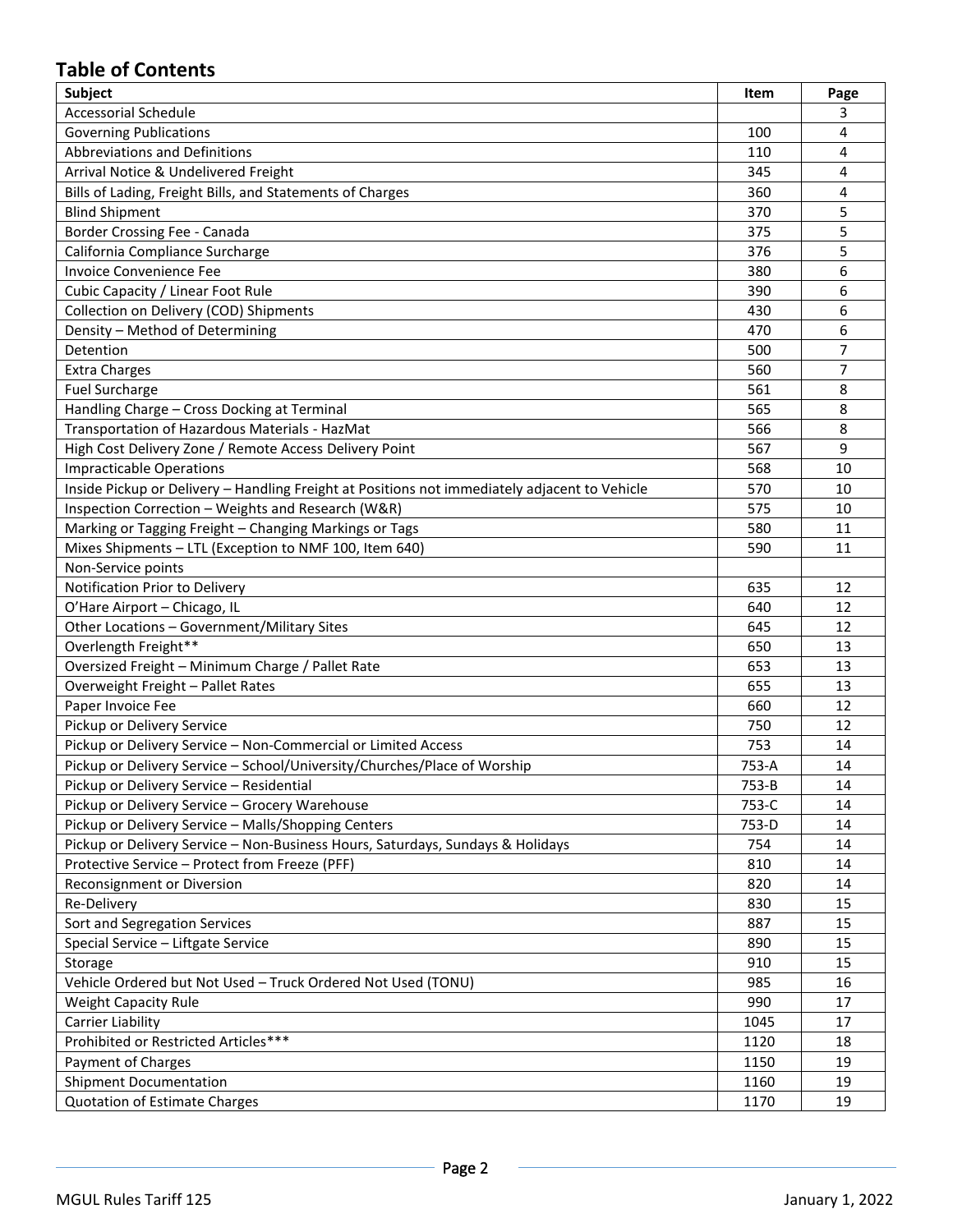# **Accessorial Schedule**

| <b>Service</b>                       | Rate                 | Per                  | <b>Min Charge</b> | <b>Max Charge</b> | Item  | Page           |
|--------------------------------------|----------------------|----------------------|-------------------|-------------------|-------|----------------|
| Appointment / Notification Fee       | \$23.00              | Shipment             |                   |                   | 635   | 12             |
| <b>Bill of Lading Correction Fee</b> | \$50.00              | Shipment             |                   |                   | 360   | 4              |
| <b>Blind Shipment Fee</b>            | \$110.00             | Shipment             |                   |                   | 370   | 5              |
| Border Crossing Fee - Canada         | \$30.00              | Shipment             |                   |                   | 375   | 5              |
| CA Compliance Surcharge              | \$13.00              | Shipment             |                   |                   | 376   | 5              |
| COD (Collect on Delivery) Fee        | Service              | Not                  | Provided          |                   | 430   | 6              |
| Invoice Convenience Fee              | 4.5%                 | LH Charges           | \$4.95            |                   | 380   | 6              |
| Cubic Capacity (Linear foot) Rule*   | See Item for details |                      |                   |                   | 390   | 6              |
| <b>Document Fee</b>                  | \$1.00               | Document             |                   |                   | 360   | 4              |
| <b>Driver Collect Service</b>        | 3%                   | Charges              | \$35.00           |                   | 430   | 6              |
| Driver Detention Fee*                | \$35.00              | 15 minutes           | \$85.00           |                   | 500   | $\overline{7}$ |
| Extra Labor - Loading / Unloading    | \$25.00              | 15 minutes           | \$150.00          |                   | 560   | $\overline{7}$ |
| Fuel Surcharge (FSC)*                | See Item for details |                      |                   |                   | 561   | 8              |
| Government / Military Delivery Fee   | \$5.00               | <b>CWT</b>           | \$75.00           |                   | 645   | 13             |
| Grocery Warehouse Delivery Fee       | \$5.00               | <b>CWT</b>           | \$75.00           |                   | 753-C | 13             |
| Hand Unloading Fee                   | \$2.00               | <b>CWT</b>           | \$65.00           |                   | 890   | 15             |
| Handling Fee - Cross Docking Fee*    | \$9.00               | <b>Handling Unit</b> | \$55.00           |                   | 565   | 8              |
| HazMat (Hazardous Materials) Fee*    | \$0.35               | <b>CWT</b>           | \$39.50           |                   | 566   | 8              |
| High-Cost Delivery Zone Fee*         | See Item for details |                      |                   |                   | 567   | 9              |
| <b>Illinois Toll Fee</b>             | \$5.00               | Shipment             |                   |                   | 569   | 10             |
| Inside Delivery / Pickup Services*   | \$5.00               | <b>CWT</b>           | \$65.00           |                   | 570   | 10             |
| Inspection Correction Fee (W&R)*     | \$29.00              | Shipment             |                   |                   | 575   | 10             |
| Late Payment Fee                     | 3%                   | Charges              | \$9.00            |                   | 1150  | 16             |
| Liftgate Fee*                        | \$2.00               | <b>CWT</b>           | \$65.00           | \$300             | 890   | 15             |
| Mall Delivery Fee                    | \$5.00               | <b>CWT</b>           | \$75.00           |                   | 645   | 11             |
| Marking / Tagging Freight Service    | \$2.50               | Piece                | \$19.00           |                   | 580   | 11             |
| Non-Business Hour Delivery Fee*      | See Item for details |                      |                   |                   | 754   | 13             |
| Non-Commercial Delivery / Pickup Fee | \$2.25               | <b>CWT</b>           | \$50.00           | \$200.00          | 753   | 14             |
| O'Hare Airport - Chicago, IL         | \$80.00              | Shipment             |                   |                   | 640   | 13             |
| Overlength Fee**                     | See Item for details |                      |                   |                   | 650   | 13             |
| Paper Invoice Fee                    | \$2.50               | Shipment             |                   |                   | 660   | 12             |
| Protect from Freeze Service          | \$1.75               | <b>CWT</b>           | \$40.00           |                   | 810   | 14             |
| Reconsignment Fee*                   | See Item for details |                      |                   |                   | 820   | 14             |
| <b>Redelivery Fee</b>                | \$5.00               | <b>CWT</b>           | \$65.00           |                   | 830   | 15             |
| Sort and Segregate Service           | \$1.50               | Piece                | \$85.00           |                   | 887   | 15             |
| Storage Fee*                         | \$9.50               | Handling Unit / Day  | \$50.00           |                   | 910   | 15             |
| (Greater of the 2 calculations)      | \$3.00               | CWT / Day            |                   |                   |       |                |
| Truck Ordered Not Used (TONU) Fee*   | \$65.00              | Shipment             |                   |                   | 985   | 17             |
| <b>Weight Capacity Rule</b>          | \$0.13               | 1,000 pounds / Mile  | \$350.00          |                   | 990   | 17             |

\* See Item for details.

\*\*Updated on 4/1/22

\*\*\*Updated 6/9/22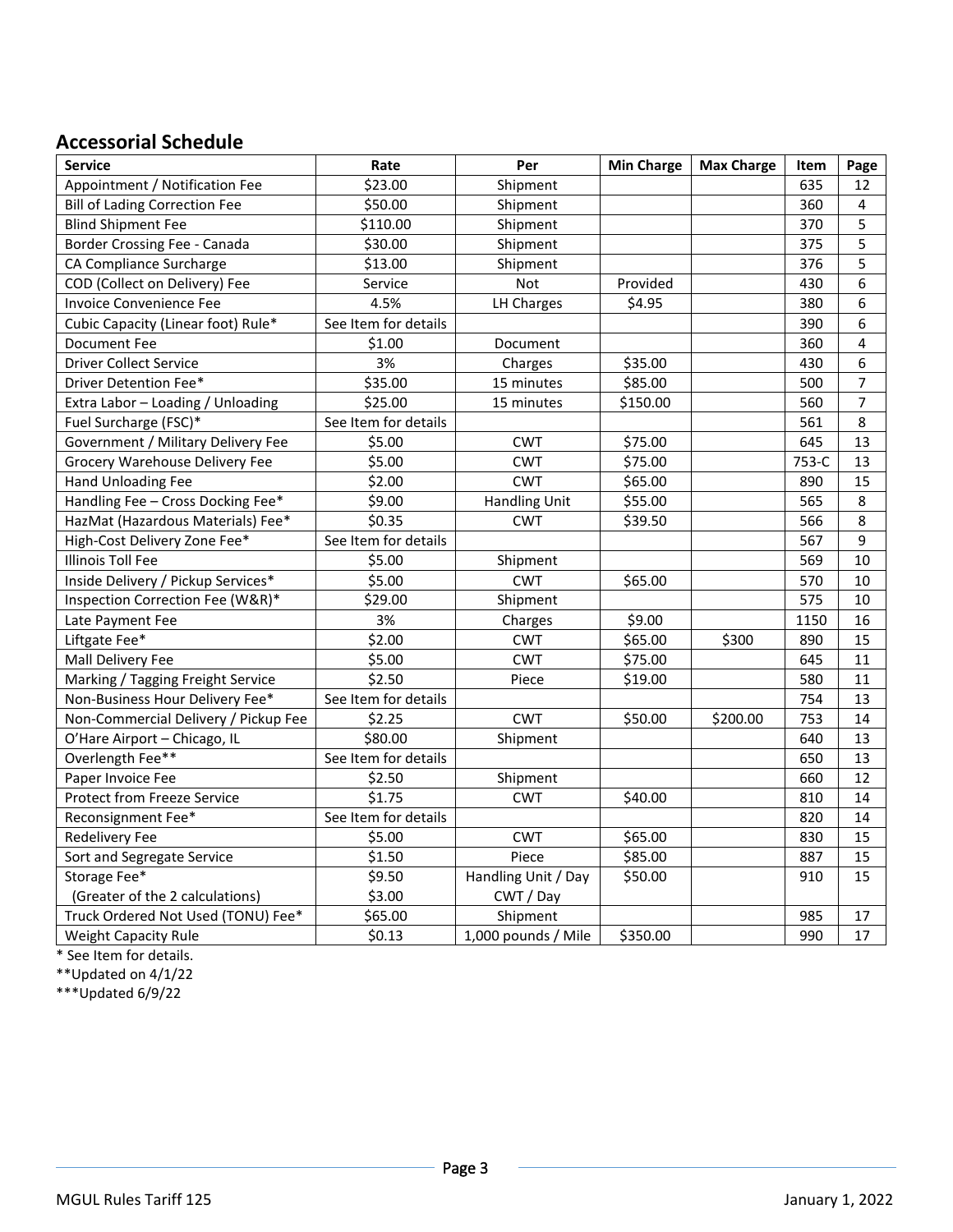# **Item 100 GOVERNING PUBLICATIONS**

Unless otherwise provided, this Tariff is governed by the following tariffs and by supplements thereto or successive issues thereof:

| Title |                            | Source                                                                     |
|-------|----------------------------|----------------------------------------------------------------------------|
| А.    | Classification             | NMF 100 - National Motor Freight Classification                            |
| B.    | Rate Tariff                | MARS 501 Rates and Canadian MARS 525 Rates                                 |
|       | C. Mileage Guides          | PC Miler 30                                                                |
| D.    | ZIP Codes                  | United States Postal Service 5 Digit ZIP Code Directory                    |
| F.    | <b>Hazardous Materials</b> | US Dept. of Transportation regulations as published in CFR 49 Subchapter C |

## **Item 110 ABBREVIATIONS AND DEFINITIONS**

The following abbreviations and Definitions will apply.

**MGUL** - Magnum LTL, Inc

**Business Hours** – 8am to 5pm local time, excluding Saturdays, Sundays and legal holidays unless designated in writing by the customer.

**CFR** - Code of Federal Regulations

**COD** - Collect on Delivery

**CWT** – Per every 100 pounds

**Density** – For the purpose of determining NMFC density-based classification, the dimensions of articles will be calculated in accordance with Section 8, Item 110, NMFC 100 Series.

**Holiday** – National Holidays are: New Year's Day, Memorial Day, Independence Day, Labor Day, Thanksgiving Day and the day after, Christmas Day or any other day generally observed as a holiday by the carrier at the point where service is performed. When any of the above holidays fall on a Sunday, the following Monday shall be considered as a Holiday. When any of the above holidays fall on a Saturday, the preceding Friday shall be considered as a Holiday.

**LTL** - Less than Truckload. A quantity of freight weighing 19,999 pounds or less and rated at 10M line of rates or lower and occupying less than 21 linear feet of trailer

**NMF** - National Motor Freight Traffic Association, Inc., Agent

**NMFC** - National Motor Freight Classification, as provided in Item 100

**TL** – Truckload. A quantity of freight weighing 20,000 pounds or greater, or occupying 21 linear feet of trailer or greater.

**Via** - By the way of

**Vol** - Volume

**&** - And

**\$** - US Dollar

## **Item 345 ARRIVAL NOTICE & UNDELIVERED FREIGHT**

## **ARRIVAL NOTICE:**

- 1. Actual tender of delivery at consignee's place constitutes the notice of the arrival of a shipment.
- 2. If the shipment is not actually tendered for delivery, notice of arrival will be given to the consignee not later than the next business day (see Note 1) following the arrival of the shipment.
	- A. The notice will be given by telephone, if inconvenient and practical; otherwise by mail or telegraph. The notice however transmitted, will specify the point of origin, the consignor, the commodity, and the weight of shipment.
	- B. If the consignee's address is unknown to the carrier, the notice will be mailed to the consignee to the post office serving the point of destination shown on the bill of lading.
	- C. In the case of notification by mail, the notice will be deemed to have been given (that is, received by the addressee) at 8 AM on the second business day after it was mailed.

## **UNDELIVERED FREIGHT:**

- 1. If the freight cannot be delivered because of the consignee's refusal, or inability to accept it, or because the carrier cannot locate consignee, or if the freight cannot be transported because of an error or omission on the part of the consignor, the carrier will make a diligent effort to notify the consignor promptly that the freight is in storage and the reason therefore.
- 2. Undelivered shipments will be subject to storage as provided in Item 910.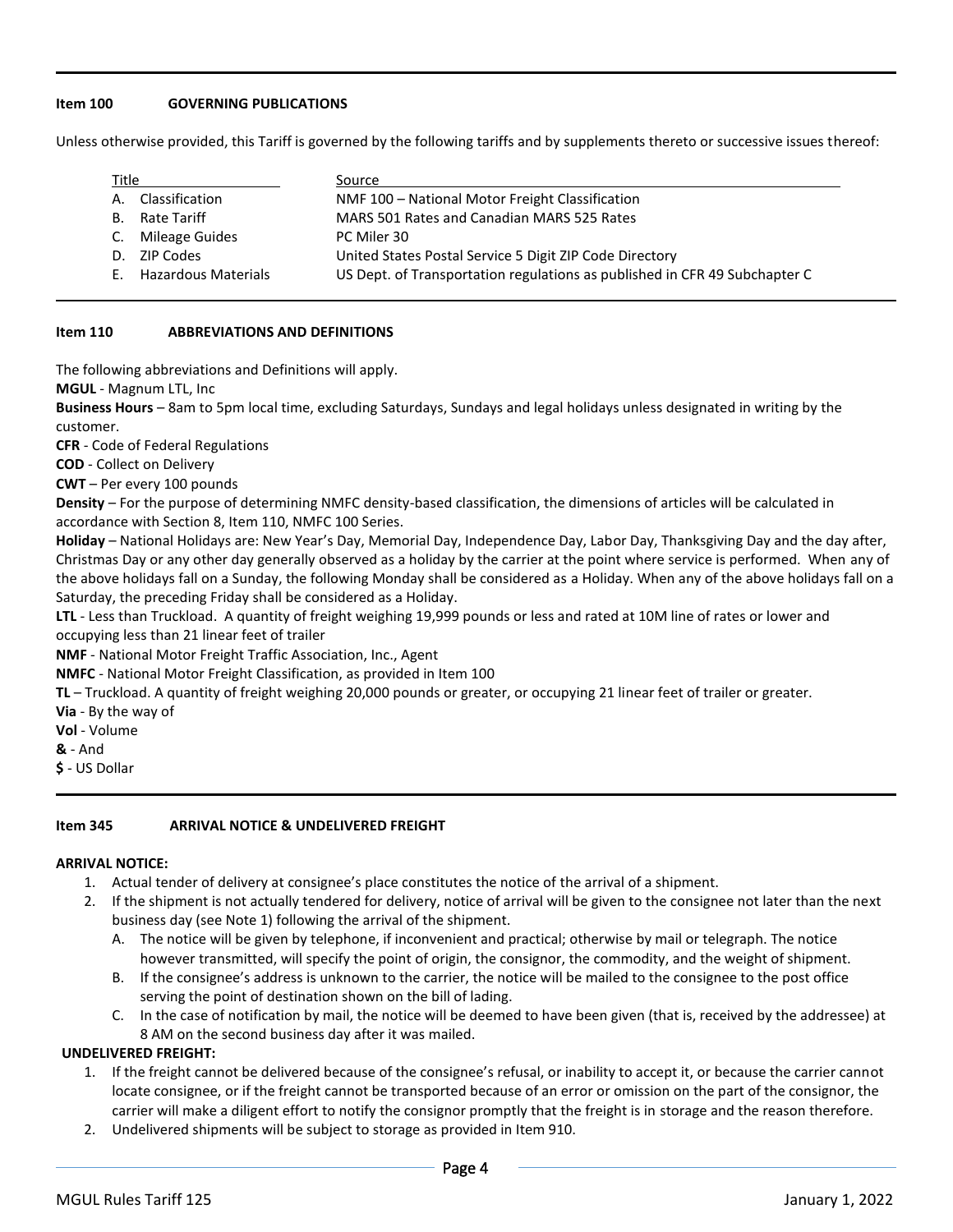# **Item 360 BILLS OF LADING, FREIGHT BILLS, AND STATEMENTS OF CHARGES**

- 1. Except as otherwise provided, carrier shall not furnish:
	- A. Bill of lading sets that consists of more than an Original, a Shipping Order, and a Memorandum per shipment.
	- B. More than one original freight bill on its own standard form and one duplicate thereof, exclusive of the consignee's memo copy.
	- C. More than one original and one copy of its statement of transportation charges on its own standard form.
- 2. When payor of freight or other lawful charges requires or requests, as prerequisites to payment:
	- A. The return of any part of the bill of lading set or copies thereof, other than the one shipper furnished copy, a charge of \$1.00 for each such document will be made or:
	- B. Copies of freight bills or statements of transportation charges in excess of the number specified in Paragraph 1(B) and 1(C) a charge of \$1.00 for each such document or copy will be made, or:
	- C. The preparation by the carrier or any forms requiring itemization, listing or description of single or multiple freight bills, for submittal with freight bills or statements a charge of 25 cents per line of itemization, listing or description (or portion thereof) subject to a minimum of \$1.00 per page, per copy will be made, or:
	- D. Any forms or copies of forms, other than those described in Paragraph 2(A) and 2(B) to be submitted with freight bills or statements of charges, a charge of \$1.00 for each such form or copy will be made, or:
	- E. That information not shown on the shipping order at time of shipment be shown on freight bill or statements of charges, a charge of \$1.00 per shipment will be made.
- 3. Bills of lading issued by carrier are subject to the following:
	- A. All rates, terms, and conditions of the transportation service are subject to and governed by the carrier's rules, unless a written agreement separate from the bill of lading, is signed by an authorized representative of carrier and by an authorized representative of customer.
	- B. Carrier representatives authorized to sign a written agreement to terms and conditions specified in (A) above shall be an officer of carrier.
	- C. Drivers and other non-authorized personnel are not authorized to negotiate terms of service, including alterations to the bill of lading and its terms and conditions.
	- D. Bills of lading other than the carrier's bill of lading, Uniform Straight Bill of Lading (as published in NMF 100 series), or shippers supplied bill of lading referring to classifications and tariffs applicable at the time of shipment, shall not be accepted. If carrier inadvertently accepts such bill of lading, the bill of lading shall serve the purpose of receipt for goods and identification of delivery location only and shall not serve as a contract for carriage. The terms and conditions of the Uniform Straight Bill of Lading (as published in NMF 100 series) shall govern the movement of the shipment.
- 4. When the Consignor/Consignee or third party requests Carrier to change the original bill of lading terms from prepaid to collect, collect to prepaid, or to add a third party payor, the new party responsible for the freight charges will be assessed an additional charge of \$50.00 per shipment. Change in terms will not affect the rates charged, unless the new party responsible for the freight charges has published tariff rates with the Carrier. The party responsible for the freight charges after the change in terms must request the change in terms in writing. No request for change in terms will be honored after 30 days from the date of shipment.

## **Item 370 BLIND SHIPMENTS**

For the application of these provisions, a blind shipment is one in which the Shipper/Consignor is not aware of the actual Consignee. Carrier will accept a corrected bill of lading from another party involved in the transaction changing the Consignee at the point of origin before the shipment leaves the original pickup terminal.

- 1. Requestor must complete and fax/email to Carrier a "Letter of Authority for Blind Shipment" and corrected bill of lading or letter of authority with desired change. Carrier will acknowledge receipt with a return fax/email.
- 2. Carrier must be satisfied that the requestor has the legal authority to divert the shipment.
- 3. A Charge of \$110.00 will apply in addition to all other applicable charges.
- 4. Actual origin city, state, and ZIP code and ultimate destination city, state, and ZIP code will be shown on Carrier's bill.
- 5. Only requests prior to pickup will be considered for this service.
- 6. If the "Letter of Authority for Blind Shipment" form is not received by Carrier prior to pickup, the request will be handled as a reconsignment subject to the provisions in Item 820.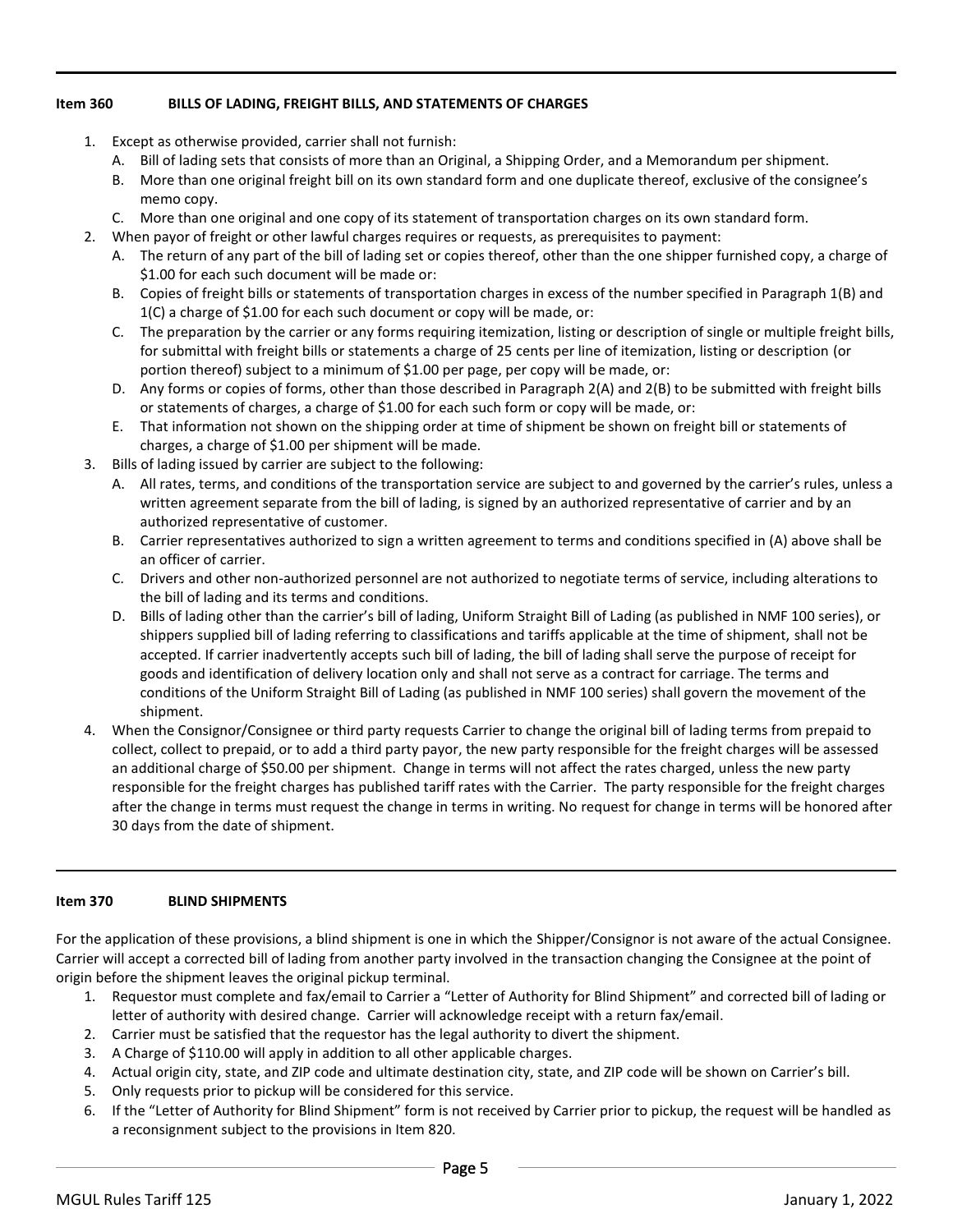## **Item 375 BORDER CROSSING FEE - CANADA**

Shipments originating from and/or destine to the country of Canada will be subject to a border crossing charge of \$30.00 per shipment, in addition to all other applicable charges.

#### **Item 376 CALIFORNIA COMPLIANCE SURCHARGE**

Shipments destine to the state of California will be subject to a charge of \$13.00 per shipment, in addition to all other applicable charges.

## **Item 380 INVOICE CONVENIENCE FEE**

Shipments requiring carrier to invoice the customer with a credit card will be assessed a fee of 4.5% of the linehaul charges, with a minimum charge of \$4.95 applicable to each invoice.

## **Item 390 CUBIC CAPACITY / LINEAR FOOT RULE**

Except as otherwise provided, any shipment occupying 750 cubic feet of a trailer, will be subject to the following Conditions and Definitions:

- 1. The cubic capacity of a shipment will be determined by multiplying the length, width and height of all articles, pieces and packaging unites in the shipment. If the Bill of Lading instructions or packaging in any way prohibits the utilization of the trailer space between the ceiling and the top of the articles, the height of 96" will be used in calculating the cube of each item.
- 2. When the cubic capacity of a shipments occupying 750, and the density of the shipment is less than 8 pounds per cubic foot (pcf), a calculated weight (cube multiplied by 8 pcf) and a class of 100 will be used to rate the shipment. The customer lane discounts will apply.
- 3. The linear footage of the shipment shall be determined by totaling the linear footage of all articles, pieces and packaged units in the shipment. If the Bill of Lading instructions or packaging in any way prohibits the utilization of the trailer space between the trailer ceiling and the top of the articles, or the shipment requires to be floor loaded for delivery, the linear footage will be calculated as if the entire shipment is floor loaded.
- 4. When the linear footage of a shipment occupies 15 feet of a trailer, a rate of \$0.12 per linear foot per practical mile will be used to calculate the rate of the shipment.
- 5. The minimum charges applicable via this rule (cubic capacity and linear foot) shall not be less than \$350 per shipment. All mileage shall be computed by the PC Miler.
- 6. The provisions of this item are not applicable in connection with shipments subject to VOL and TL rates or charges or minimum charges per vehicle used.

#### **Item 430 COLLECTION ON DELIVERY (COD) SHIPMENTS**

Shipments requiring the carrier to collect payment for product being shipped, will not be accepted by Magnum LTL. In the event that the carrier inadvertently accepts a shipment requiring a Collection on Delivery (COD), carrier will notify the customer of Item 430 giving them the option to reverse the COD charges and allowing the carrier to perform the delivery without a COD, or have the shipment returned to the shipper. A charge of \$50.00 will apply for the return shipment in addition to all other applicable charges.

## **Item 470 DENSITY – METHOD OF DETERMINING**

1. Where rates are applicable according to the density of an article as tendered for shipment, the word "density" means "pounds per cubic foot". The cubage of loose articles or pieces or packaged articles shall be determined by multiplying the greatest straight line dimensions of length, width and height in inches, including all projections, and dividing by 1728 cubic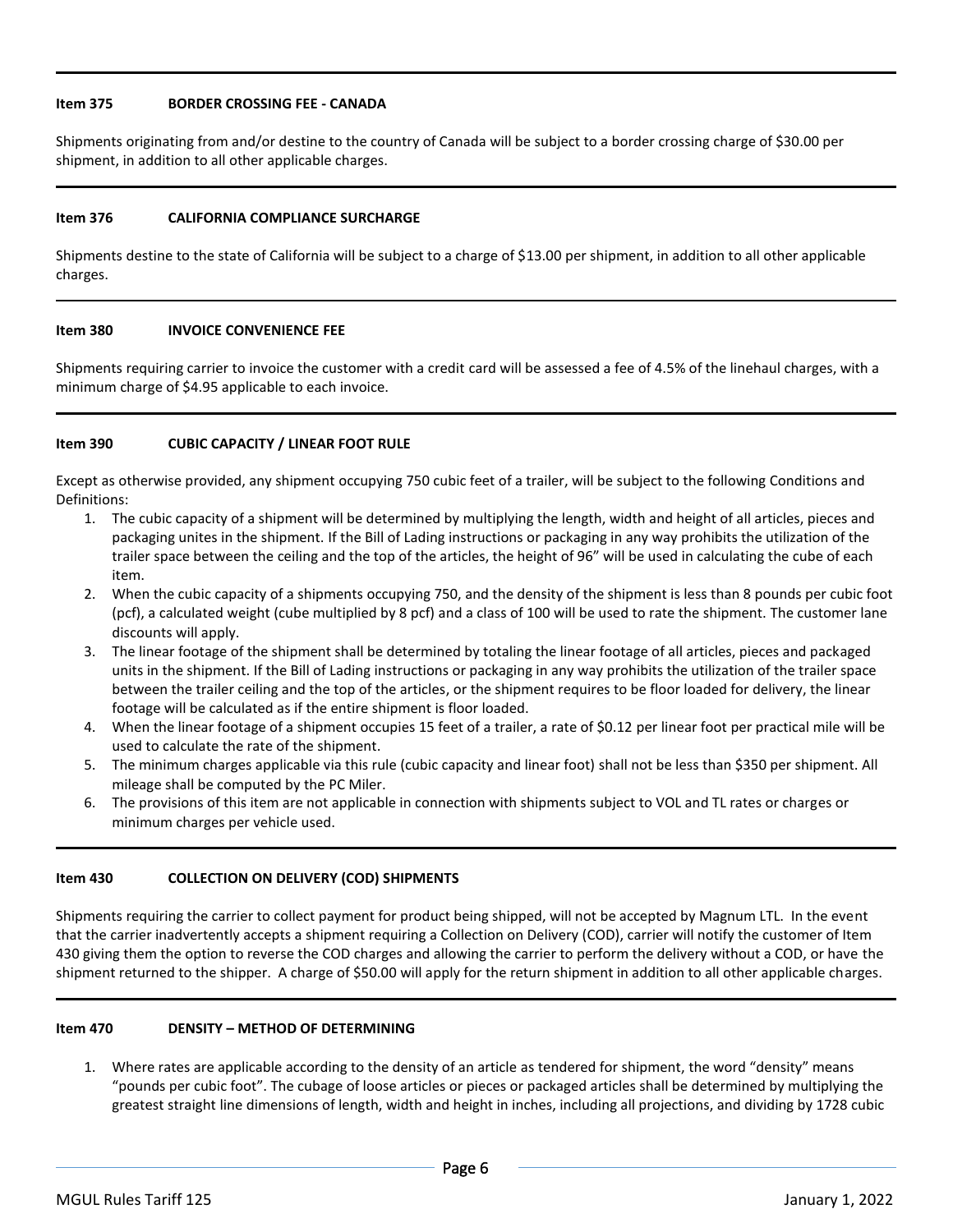inches (one cubic foot) to determine the number of cubic feet of the article. The density shall be determined by dividing the weight of each shipment by the cubage of such shipment.

- 2. A vertical dimension (or height) of not less than 96 inches shall be used in determining the cube of any unit on top of which other freight cannot be loaded because of:
	- a. The nature of the article; or
	- b. Packaging or lack of packaging used; or
	- c. Palletization in "pyramided", "rounded off" or "topped off" manner; or
	- d. Specific instructions by the shipper on the bill of lading; or
	- e. Specific instructions applied directly on the freight, that no other freight is to be loaded on the top of the article or double stacked.
- 3. Shipments that are loaded in such a manner that determining the total cube of each package or handling unit is impractical, or shipments tendered in such a manner they cannot be transferred, will have the cubic feet calculated on the basis of linear feet of trailer occupied, times the actual height, but not less than 96 inches, times a width of 96 inches.
- 4. When the width and/or height of an article is greater than or equal to 66 inches, it will be computed as having a width and/or height of 96 inches.
- 5. When rates are applied according to a published tariff pallet rate or minimum charge, and the vertical dimension of the shipping unit is determined using the rules of paragraph 2 or paragraph 4 above, the provisions of Item 653 will apply.

## **Item 500 DETENTION**

- 1. When Consignor/Consignee delay Carrier's equipment for loading or unloading on or near the premises of Consignor/Consignee, Detention charges will begin upon expiration of the application free time allowed, and will end when the equipment is available for movement.
	- A. When consignor tenders or consignee receives more than one shipment at one time, the combination weight will be used to determine free time.
	- B. Charges will be assessed against the payor of the freight charges unless payment has been guaranteed to the satisfaction of the Carrier by the Consignor, Consignee or third party. When there is more than one payor, charges will be prorated based on the weight of each individual shipment subject to the minimum charge as to noted herein.
- 2. Free time will begin when Carrier notifies Consignor / Consignee that the equipment is available for loading for unloading.
- 3. The following Detention charges are applicable:
	- A. For Detention With Power:
		- 1. \$35.00 per Trailer or Vehicle for each 15 minutes or fraction thereof, subject to a minimum charge of \$85.00.
		- 2. Free time will be determined as follows:

| Weight in pounds | Free Time per Stop |
|------------------|--------------------|
| Less than 1,000  | 15 minutes         |
| 1,000 to 4,999   | 25 minutes         |
| 5,000 to 9,999   | 35 minutes         |
| More than 9,999  | 45 minutes         |

- i. Non-working periods, such as meal or rest breaks, not exceeding one hour, will be excluded from the computation of free time.
- 3. If loading or unloading is not completed by the end of the Business Day, Consignor/Consignee has the option to:
	- i. Request Trailer(s) without Power to remain. Free time will cease, and Detention Without Power will begin with applicable free time.
	- ii. Request equipment leave the site and return the next Business Day when loading or unloading will resume. Free time will be suspended until equipment is returned. If free time has expired, storage and redelivery charges will apply without additional free time.
- 4. Detention With Power will also apply when Carrier assists in loading, unloading, counting, or checking the freight.
- B. For Detention Without Power, the following charges and provision will apply.
	- 1. \$125.00 per Trailer for each 24-hour period or fraction thereof, excluding non-Business Days.
	- 2. Free time will be 24 hours, excluding non-Business Days.
	- 3. Subject to Carrier's discretion and the availability of equipment, Carrier may spot trailer / set for loading or unloading on the premises or designated site as requested by Consignor/Consignee providing a delivery receipt is tendered to Carrier at the time that the trailer is spotted.
	- 4. Carrier responsibility for shipments will begin when Carrier takes possession, custody, and control of shipments, and will end when Carrier spots equipment pursuant to Consignor or Consignee's request.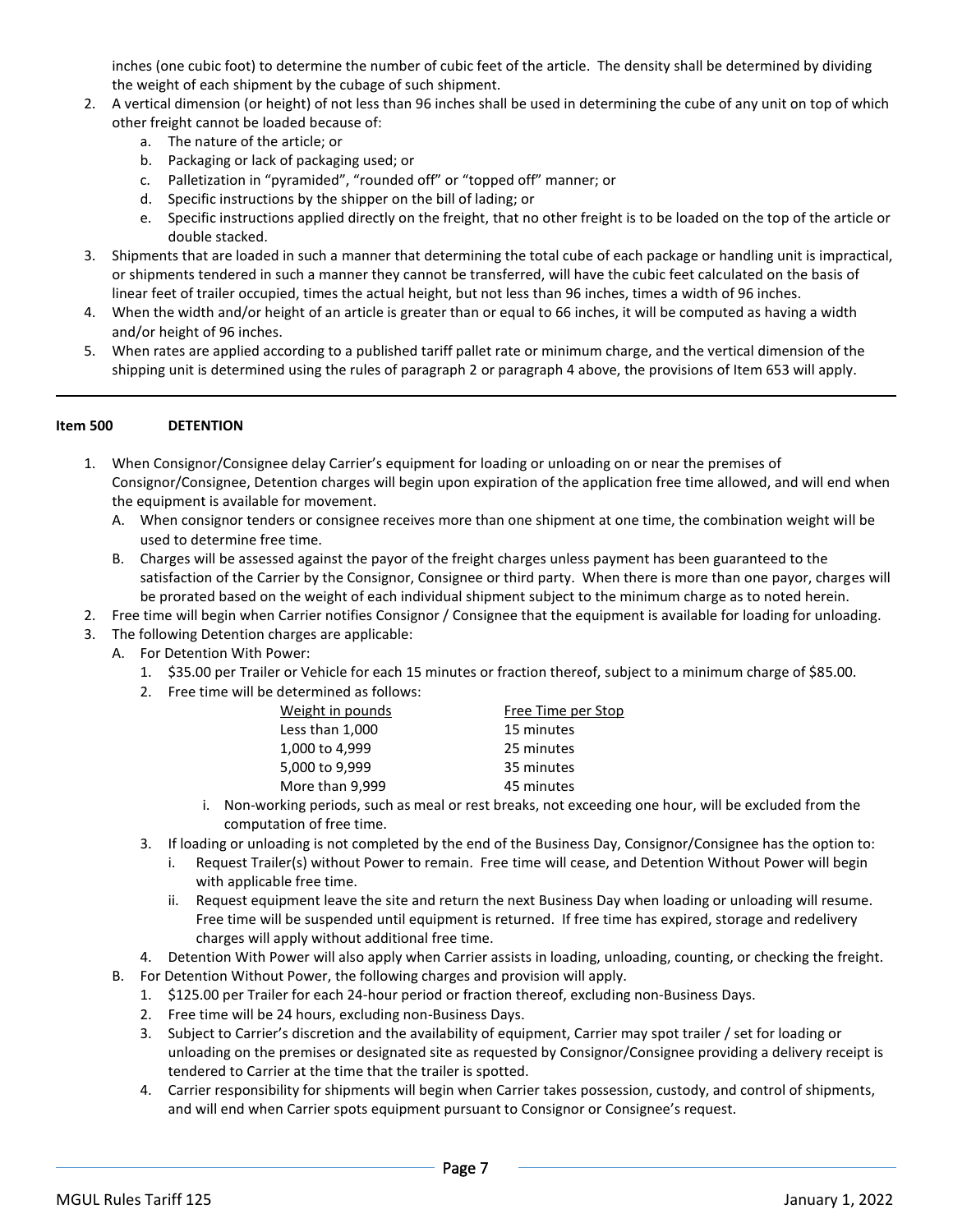## **Item 560 EXTRA LABOR – LOADING OR UNLOADING**

- 1. Rates referencing this Schedule are based on the Truck and Driver ONLY. Whenever additional help is required to load, unload, flag traffic, protect shipments, etc., such help, when requested by the Consignor or Consignee, will be provided at the rates in this Item. Extra labor will NOT be furnished, unless requested by the Consignor or Consignee, and charges are agreed to by the payor. At each location where extra labor is used, the charge therefore (in addition to all other charges) will be as follows:
	- A. Monday through Friday (except Holidays): \$25.00 per 15 minutes or fraction thereof, subject to a minimum charge of \$150.00.
	- B. Saturday, Sunday, or Holidays: \$45.00 per 15 minutes or fraction thereof, subject to a minimum charge of \$300.00.
- 2. Time shall be computed from the time the extra labor leaves the Carrier's terminal, or is released from the previous job and shall continue until the extra labor returns to the Carrier's terminal. The provisions of this Item do NOT obligate the Carrier to furnish extra labor if such labor is not available at the point of loading or unloading.

#### **Item 561 FUEL SURCHARGE**

Except as otherwise provided, all charges for linehaul transportation resulting from rates and/or charges named in Tariffs, Contracts, or Pricing Agreements will be subject to a Fuel Surcharge (FSC) as provided herein. In the event of a disruption to the weekly release of the U.S. National Average Diesel Fuel Index on Monday, the Fuel Surcharge will remain unchanged until it is updated with the most current average price on the first business day following the next update to the U.S. Department of Energy website.

| Index price is at |                   |                |        | Index price is at |                   |                |        |
|-------------------|-------------------|----------------|--------|-------------------|-------------------|----------------|--------|
| least:            | But is less than: | <b>LTL FSC</b> | TL FSC | least:            | But is less than: | <b>LTL FSC</b> | TL FSC |
| \$1.14            | \$1.28            | 10.0%          | 20.0%  | \$2.90            | \$2.96            | 26.0%          | 36.0%  |
| \$1.28            | \$1.40            | 15.0%          | 25.0%  | \$2.96            | \$3.02            | 26.5%          | 36.5%  |
| \$1.40            | \$1.52            | 16.0%          | 26.0%  | \$3.02\$          | \$3.08            | 27.0%          | 37.0%  |
| \$1.52            | \$1.64            | 16.5%          | 26.5%  | \$3.08            | \$3.14            | 27.5%          | 37.5%  |
| \$1.64            | \$1.76            | 17.0%          | 27.0%  | \$3.14            | \$3.20            | 28.0%          | 38.0%  |
| \$1.76            | \$1.88            | 17.5%          | 27.5%  | \$3.20            | \$3.26            | 28.5%          | 38.5%  |
| \$1.88            | \$2.00            | 18.0%          | 28.0%  | \$3.26            | \$3.32            | 29.0%          | 39.0%  |
| \$2.00            | \$2.06            | 18.5%          | 28.5%  | \$3.32            | \$3.38            | 29.5%          | 39.5%  |
| \$2.06            | \$2.12            | 19.0%          | 29.0%  | \$3.38            | \$3.44            | 30.0%          | 40.0%  |
| \$2.12            | \$2.18            | 19.5%          | 29.5%  | \$3.44            | \$3.50            | 30.5%          | 40.5%  |
| \$2.18            | \$2.24            | 20.0%          | 30.0%  | \$3.50            | \$3.56            | 31.0%          | 41.0%  |
| \$2.24            | \$2.30            | 20.5%          | 30.5%  | \$3.56            | \$3.62            | 31.5%          | 41.5%  |
| \$2.30            | \$2.36            | 21.0%          | 31.0%  | \$3.62            | \$3.68            | 32.0%          | 42.0%  |
| \$2.36            | \$2.42            | 21.5%          | 31.5%  | \$3.68            | \$3.74            | 32.5%          | 42.5%  |
| \$2.42            | \$2.48            | 22.0%          | 32.0%  | \$3.74            | \$3.80            | 33.0%          | 43.0%  |
| \$2.48            | \$2.54            | 22.5%          | 32.5%  | \$3.80            | \$3.86            | 33.5%          | 43.5%  |
| \$2.54            | \$2.60            | 23.0%          | 33.0%  | \$3.86            | \$3.92            | 34.0%          | 44.0%  |
| \$2.60            | \$2.66            | 23.5%          | 33.5%  | \$3.92            | \$3.98            | 34.5%          | 44.5%  |
| \$2.66            | \$2.72            | 24.0%          | 34.0%  | \$3.98            | \$4.04            | 35.0%          | 45.0%  |
| \$2.72            | \$2.78            | 24.5%          | 34.5%  | \$4.04            | \$4.10            | 35.5%          | 45.5%  |
| \$2.78            | \$2.84            | 25.0%          | 35.0%  | \$4.10            | \$4.16            | 36.0%          | 46.0%  |
| \$2.84            | \$2.90            | 25.5%          | 35.5%  | \$4.16            | \$4.22            | 36.5%          | 46.5%  |

The fuel scale above will continue in the same format. For each \$0.06 increase in the relevant Index beyond \$4.16 per gallon, the FSC will adjust 0.5% for LTL and 0.5% for TL.

- 1. This charge will be shown as a separate line item called "Fuel Surcharge" or "FSC" on the freight bill.
- 2. This surcharge will apply as a percentage of the net linehaul charges.
- 3. The fuel adjustment will be revised weekly, based on Monday updates to the diesel fuel indicator by the DOE, with changes to be made effective on Tuesday.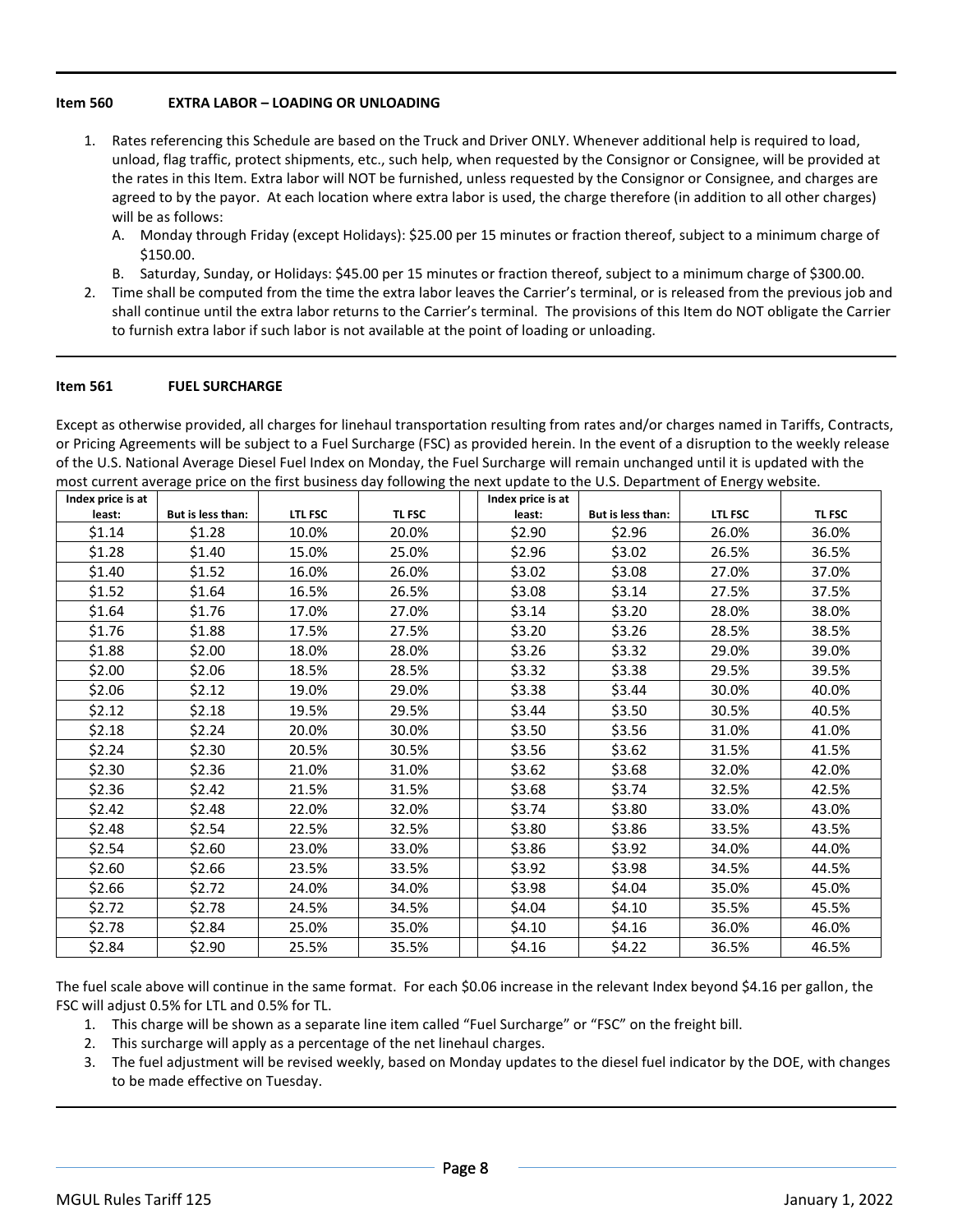#### **Item 565 HANDLING CHARGE – CROSS DOCKING AT TERMINAL**

When Consignor / Consignee or anther transportation provider request Carrier's facilities be furnished to temporarily store or handle a shipment at Carrier's facility, the following charges will apply:

1. The greater of \$5.00 per CWT or \$9.00 per handling unit, subject to a minimum charge of \$55.00 will apply. Unless otherwise indicated, charges will be payable by the party requesting the service.

#### **Item 566 TRANSPORATIONS OF HAZARDOUS MATERIALS – HAZMAT**

Transportation of Hazardous Materials will be assessed the following charges:

1. \$0.35 per CWT, subject to a minimum charge of \$39.50 per shipment.

## **Item 567 HIGH COST ZONES / REMOTE ACCESS POINT**

Shipment moving to or from locations within the ZIPs listed below will be subject to the associated charges listed in this Item, in addition to all other applicable charges.

| <b>State</b> | <b>Zones</b>                                                                                                                                                                                                                                                                                                                                                                                                       | Rate     | <b>MC</b> |
|--------------|--------------------------------------------------------------------------------------------------------------------------------------------------------------------------------------------------------------------------------------------------------------------------------------------------------------------------------------------------------------------------------------------------------------------|----------|-----------|
| AZ           | 85190, 85192, 85219, 8290, 85292, 85320-21, 85325, 85328, 85332, 85341, 85348, 85357, 85360, 85362, 85371, 85533,<br>85540, 85601, 85620, 85627, 85632, 85634, 85942, 86016, 86020-24, 86028, 86030-31, 86033-36, 86039-40, 86042-46,<br>86053-54, 86320-21, 86337-38, 86431, 86433-34, 86441, 86443-45, 86502-12, 86514-15, 86520, 86535, 86538, 86540,<br>86544-45, 86547, 86556                                 |          | \$80.00   |
| CA           | 94508, 94515, 94567, 94576, 94922-24, 94929-30, 94933, 94937-38, 94940, 94946, 94950, 94956-57, 94960, 94963, 94970-<br>73, 94978-79, 95410, 95412, 95415, 95417, 95420-24, 95426-28, 95430, 95432, 95435-36, 95437, 95443-46, 95450-51,<br>95453-54, 95456-70, 95480, 95485-86, 95488, 95490, 95493-94, 95497, 95526, 95548, 95549, 95552, 95558, 95589                                                           |          | \$30.00   |
| CA           | 90004-05, 90010, 90012-17, 90020, 90024-29, 90034-36, 90038, 90045-46, 90048-49, 90064, 90066-69, 90071, 90077,<br>90094, 90096, 90209-13, 90230-33, 90263-65, 90272, 90274-75, 90290-96, 90401-11, 94002, 94005, 94010-11, 94014-17,<br>94025-28, 94030, 94044, 94061-66, 94070, 94080, 94083, 94102-05, 94107-12, 94114-34, 94137, 94139-47, 94151, 94158-<br>61, 94163-64, 94172, 94177, 94188, 94401-04, 94497 |          | \$110.00  |
| CA           | 93512-15, 93517, 93526, 93529-30, 93541, 93546, 93555, 95646, 95721, 95735, 96006, 96013, 96015, 96054, 96068, 96071,<br>96101, 96107, 96101, 96112, 96115, 96119, 96123, 96132, 96136                                                                                                                                                                                                                             |          | \$125.00  |
| CA           | 90704                                                                                                                                                                                                                                                                                                                                                                                                              |          | \$175.00  |
| <b>CA</b>    | 95930                                                                                                                                                                                                                                                                                                                                                                                                              |          | \$500.00  |
| <b>CO</b>    | 80420, 80423, 80425-26, 80432, 80456, 80463, 80820, 81249, 81413, 81522, 81623-24, 81630, 81640                                                                                                                                                                                                                                                                                                                    | \$2/cwt  | \$25.00   |
| CO           | 80106, 80117-18, 80705, 80721, 80735-36, 80744-47, 80749-50, 80754, 80801-02, 80810, 80812, 80821-22, 80825                                                                                                                                                                                                                                                                                                        |          | \$50.00   |
| CO           | 80498, 80536, 80648-49, 80732, 80816, 80827, 81026, 81323, 81641-42, 81649, 81653                                                                                                                                                                                                                                                                                                                                  | \$3/cwt  | \$50.00   |
| <b>CO</b>    | 80757, 80831-32, 80835, 81019, 81023, 81041, 81043, 81047, 81049-50, 81064, 81069, 81073, 81087, 81090, 81120, 81126,<br>81130, 81134, 81138, 81142, 81149-50, 81153, 81201, 81222, 81233                                                                                                                                                                                                                          |          | \$100.00  |
| CO           | 80535, 80611-12, 80721, 80729, 80742, 80747, 80802, 80808, 80830, 80862, 80864                                                                                                                                                                                                                                                                                                                                     |          | \$150.00  |
| DC           | 20001-99, 20190-94, 20201-20599                                                                                                                                                                                                                                                                                                                                                                                    |          | \$79.00   |
| ID           | 83311-12, 83342, 83525, 83542, 83549, 83554, 83612, 83631, 83638, 83802, 83808, 83812, 83826-27, 83853                                                                                                                                                                                                                                                                                                             |          | \$180.00  |
| IL           | 60601-60606, 60611, 60654, 60661                                                                                                                                                                                                                                                                                                                                                                                   |          | \$50.00   |
| MA           | 02101-37, 02201-22, 02445-47                                                                                                                                                                                                                                                                                                                                                                                       |          | \$79.00   |
| MA           | 02535, 02539, 02552, 02554, 02557, 02564, 02568, 02573, 02575, 02584                                                                                                                                                                                                                                                                                                                                               | \$29/cwt | \$249.00  |
| MD           | 20706, 20737, 20745-48, 20782-84                                                                                                                                                                                                                                                                                                                                                                                   |          | \$79.00   |
| MI           | 49726                                                                                                                                                                                                                                                                                                                                                                                                              |          | \$45.00   |
| <b>MN</b>    | 56711, 56741                                                                                                                                                                                                                                                                                                                                                                                                       |          | \$300.00  |
| MO.          | 65436, 65439-40, 65462, 65466, 65470, 65541, 65543, 65552, 65557, 65560, 65566, 65570-71, 65609, 65624, 65626, 65637,<br>65662, 65676, 65690, 65729, 65733, 65741, 65747, 65760-61, 65778                                                                                                                                                                                                                          |          | \$30.00   |
| MT           | 59485, 59487, 59634, 59647, 59702, 59722, 59748, 59750, 59756, 59801, 59820, 59833, 59846, 59863, 59870, 59913<br>59919-59920, 59925, 59821, 59834, 59926                                                                                                                                                                                                                                                          |          | \$25.00   |
| MT           | 59440                                                                                                                                                                                                                                                                                                                                                                                                              |          | \$45.00   |
| МT           | 59008, 59018, 59025-59027, 59065, 59086, 59420, 59436, 59480, 59501, 59631, 59644, 59742, 59803, 59808, 59823-59824,<br>59828, 59831-59832, 59835, 59840-59841, 59845, 59854-59856, 59859-59860, 59872, 59875, 59918, 59927<br>59933-59934                                                                                                                                                                         |          | \$50.00   |
| МT           | 59055, 59066, 59412, 59430, 59457, 59461, 59632-59633, 59640                                                                                                                                                                                                                                                                                                                                                       |          | \$60.00   |
| МT           | 59030, 59053, 59067, 59068, 59075, 59082, 59085, 59089, 59338, 59421, 59424, 59479, 59521, 59523, 59551, 59643<br>59648, 59711, 59713, 59716, 59728, 59730, 59733, 59825, 59827, 59829, 59842, 59847, 59910, 59914, 59915, 59731                                                                                                                                                                                   |          | \$75.00   |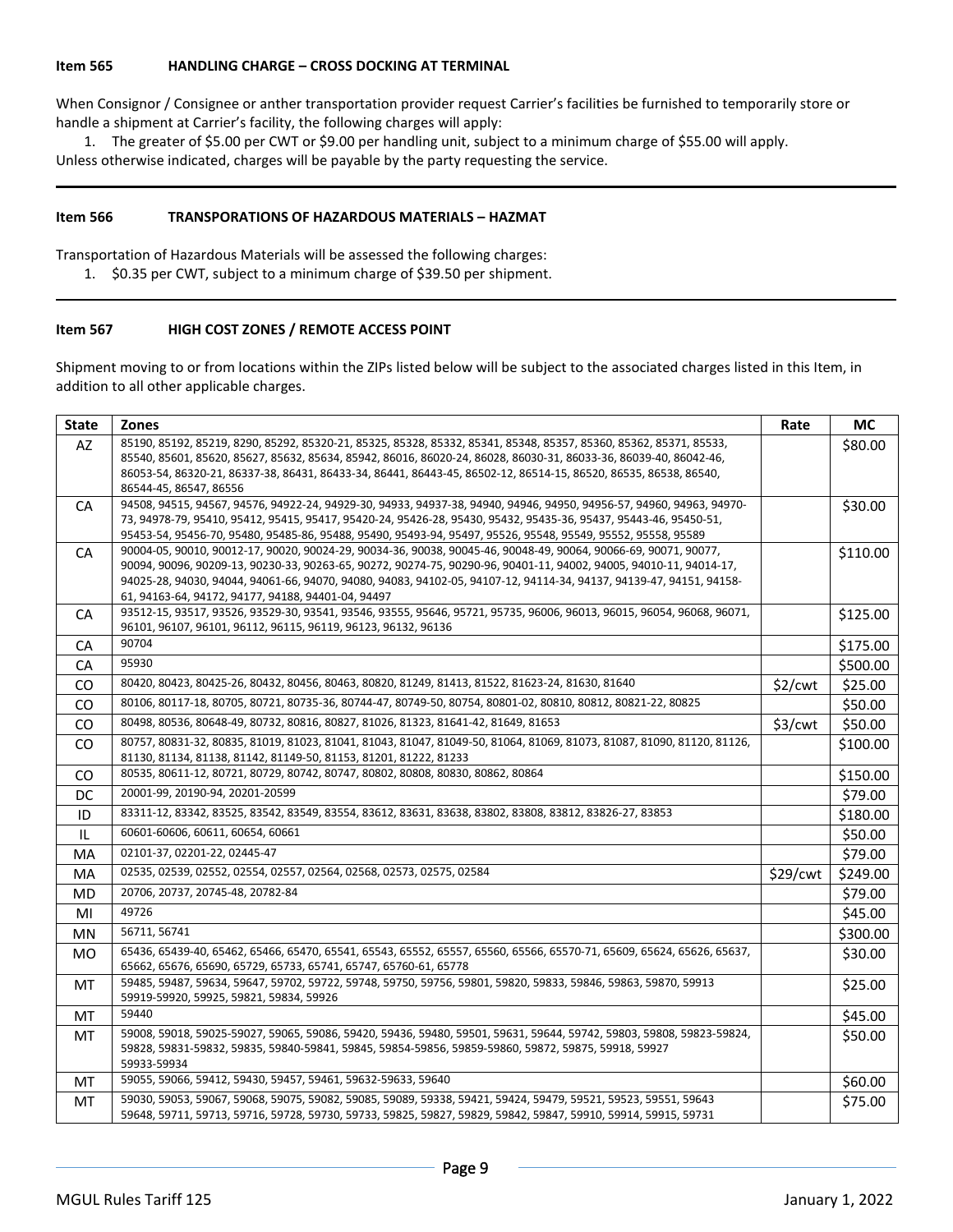| MT        | 59038, 59052, 59083, 59129, 59212, 59219, 59244, 59252, 59256, 59273-59275, 59315, 59318, 59336, 59450-59451, 59471,<br>59474,59529, 59542, 59544-59545, 59639, 59641, 59645, 59715, 59723, 59758, 59826, 59830, 59837, 59843, 59848, 59864,<br>59871,59873-59874, 59911, 59916-59917, 59921, 59923, 59929-59932                                                                                                                                   | \$100.00 |
|-----------|----------------------------------------------------------------------------------------------------------------------------------------------------------------------------------------------------------------------------------------------------------------------------------------------------------------------------------------------------------------------------------------------------------------------------------------------------|----------|
| MT        | 59844, 59853, 59858                                                                                                                                                                                                                                                                                                                                                                                                                                | \$125.00 |
| MT        | 59007, 59014, 59035, 59225, 59276, 59311, 59314, 59316-17, 59324, 59332, 59341, 59345, 59353, 59411, 59417, 59441,<br>59446, 59465, 59469, 59524, 59527, 59537, 59544, 59546, 59922, 59928, 59935, 59937                                                                                                                                                                                                                                           | \$150.00 |
| МT        | 59062, 59311, 59319, 59345                                                                                                                                                                                                                                                                                                                                                                                                                         | \$200.00 |
| MT        | 59020                                                                                                                                                                                                                                                                                                                                                                                                                                              | \$500.00 |
| <b>NC</b> | 27960                                                                                                                                                                                                                                                                                                                                                                                                                                              | \$100.00 |
| <b>ND</b> | 58601-99, 58701-99, 58801-99                                                                                                                                                                                                                                                                                                                                                                                                                       | \$25.00  |
| <b>NE</b> | 68436, 68444, 68452, 68637, 68813, 68821, 68825, 68828, 68833, 68842, 68856, 68882, 68920, 68926, 68929, 68934<br>68935, 68938-68939, 68942-68943, 68946, 68948, 68952, 68957, 68960-68961,68964, 68966, 68970, 68972, 68977-68978,<br>69023, 69026-69027, 69029-69032, 69036, 69040, 69045-69046, 69120-69121, 69125, 69133- 69135, 69142, 69152<br>69156-69157, 69163, 69167-69169, 69333, 69335, 69337, 69339, 69345, 69348, 69350, 69366-69367 | \$25.00  |
| <b>NE</b> | 68315,68322, 68325-68327, 68335, 68340, 68361, 68370, 68622, 68974, 69021, 69030, 69037, 69041, 69043-69044, 69128<br>69211, 69212, 69214, 69216, 69220-69221, 69340, 69343, 69346-69347, 69351, 69354, 69360                                                                                                                                                                                                                                      | \$50.00  |
| <b>NE</b> | 68772, 69365, 69219                                                                                                                                                                                                                                                                                                                                                                                                                                | \$100.00 |
| NV        | 89045, 89301, 89310, 89315, 89405, 89409, 89412, 89414, 89420, 89422, 89425, 89438, 89820, 89834                                                                                                                                                                                                                                                                                                                                                   | \$125.00 |
| <b>NY</b> | 10001-11999                                                                                                                                                                                                                                                                                                                                                                                                                                        | \$119.00 |
| 0R        | 97839                                                                                                                                                                                                                                                                                                                                                                                                                                              | \$150.00 |
| SD        | 57502-31, 57533-99, 57601-99, 57710-17, 57720-68, 57770-82, 57784, 57786-92, 57794-98                                                                                                                                                                                                                                                                                                                                                              | \$25.00  |
| <b>TX</b> | 76930-32, 76943, 76951, 78851, 75911, 79701-14, 79718-21, 79730-31, 79733-35, 79739-45, 79748-49, 79752, 79754-56,<br>79758-59, 79770, 79772, 79776-83, 797785-86, 79788-89, 79830-32, 79834, 79842-43, 79845-46, 79848, 79852, 79854-55,<br>88231, 88252, 88265                                                                                                                                                                                   | \$70.00  |
| UT        | 84023, 84046, 84510, 84710                                                                                                                                                                                                                                                                                                                                                                                                                         | \$75.00  |
| UT        | 84512, 84534, 84536                                                                                                                                                                                                                                                                                                                                                                                                                                | \$150.00 |
| <b>WA</b> | 98004, 98039-40, 98101, 98116, 98430-31, 98433, 98438-39, 99121, 99129, 99137                                                                                                                                                                                                                                                                                                                                                                      | \$110.00 |
| <b>WA</b> | 98070, 98110, 98236, 98243, 98245, 98249-50, 98260-61, 98279-80, 98297, 98333, 98859, 99105, 99138, 99140, 99146,<br>99401                                                                                                                                                                                                                                                                                                                         | \$150.00 |
| <b>WA</b> | 98281                                                                                                                                                                                                                                                                                                                                                                                                                                              | \$300.00 |
| WI        | 54517, 54525, 54527, 54534, 54536, 54546, 54550, 54559, 54814, 54821, 54827, 54832, 54839, 54844, 54846, 54850<br>54855, 54861, 54865, 54891                                                                                                                                                                                                                                                                                                       | \$100.00 |
| <b>WY</b> | 82301, 82327, 82501, 82510, 82512, 82513, 82514, 82523, 82633, 82635, 82637, 82642, 82643, 82649, 82710, 82712<br>82718, 82729, 83001, 83002, 83014, 83025                                                                                                                                                                                                                                                                                         | \$25.00  |
| <b>WY</b> | 82058, 82080, 82227, 82228, 82324-82325, 82329, 82331, 82336, 82426, 82435, 82631, 82640, 82646, 82648, 82717, 82720<br>82721, 82730, 82732, 82844, 82845, 82923, 82930, 82933, 82936, 82938, 82944, 83101, 83104, 83111, 83116, 83124, 83126                                                                                                                                                                                                      | \$50.00  |
| <b>WY</b> | 82083, 82190, 82210, 82411, 82433, 82434, 82441, 82442, 82443, 82630, 82723, 82831, 82835, 82837, 82838, 82901<br>83011-83012, 83127                                                                                                                                                                                                                                                                                                               | \$75.00  |
| WY.       | 82063, 82215, 82219, 82414, 82639, 82922, 83013, 83110, 83414                                                                                                                                                                                                                                                                                                                                                                                      | \$100.00 |
| WY        | 82070                                                                                                                                                                                                                                                                                                                                                                                                                                              | \$115.00 |
| <b>WY</b> | 82201                                                                                                                                                                                                                                                                                                                                                                                                                                              | \$125.00 |
| <b>WY</b> | 82242, 82222, 82225, 82229, 82310, 82520, 82701, 82725, 83113                                                                                                                                                                                                                                                                                                                                                                                      | \$175.00 |
| <b>WY</b> | 82321, 82323, 82332                                                                                                                                                                                                                                                                                                                                                                                                                                | \$200.00 |
| <b>WY</b> | 82935                                                                                                                                                                                                                                                                                                                                                                                                                                              | \$300.00 |
|           |                                                                                                                                                                                                                                                                                                                                                                                                                                                    |          |

# **Item 568 IMPRACTICABLE OPERATIONS**

Pickup or delivery services will not be performed by the carrier at any site from or to which it is impracticable to operate vehicles because of:

- 1. The conditions of roads, street, driveways, alleys, or approaches thereto
- 2. Inadequate loading or unloading facilities
- 3. Riots, Force Majeure, public enemy, authority of law, existence of violence, or such possible disturbances as tending to create reasonable apprehension of danger to persons or property.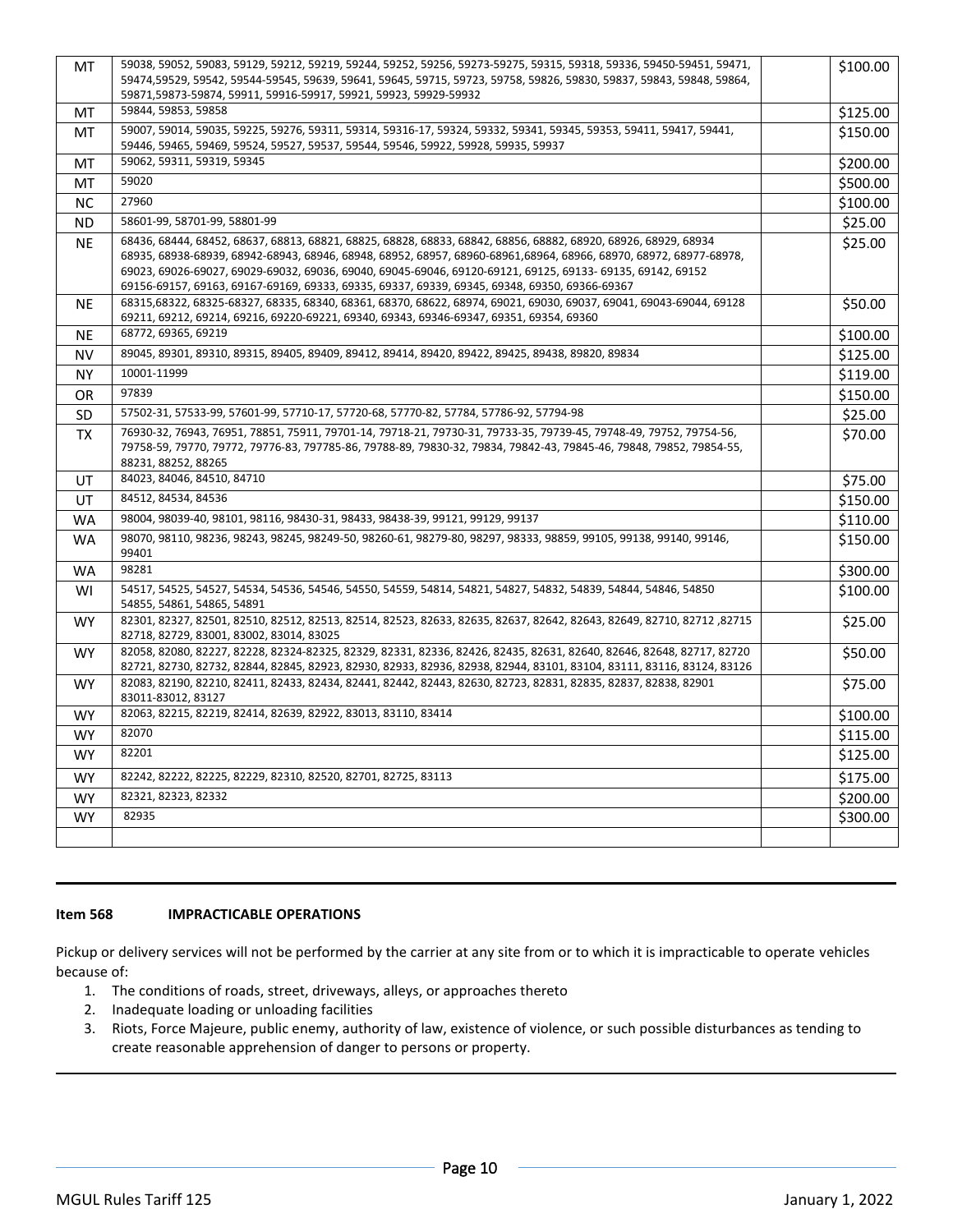When a shipment originates or is destine to the IL zips of 60001-60899 or 61001-61199, a fee of \$5.00 will apply per shipment.

#### **Item 570 INSIDE PICKUP OR DELIVERY – HANDLING FREIGHT AT POSITIONS NOT IMMEDIATELY ADJACENT TO VEHICLE**

- 1. When requested by the Consignor or Consignee, and the Carrier's operating conditions permit, the Carrier may move the shipment or portions of shipments from or to positions beyond the immediately adjacent loading or unloading positions defined in Item 750 (Pickup or Delivery Service).
- 2. Service under this item will be provided to floors above or below the level accessible to Carrier's vehicle only when elevator or escalator service is available and labor, when necessary to operate same is provided without cost to Carrier. Services provided under this item will be assessed a charge of:
	- A. The greater of \$5.00 per CWT or \$10.00 per handling unit;
	- B. Subject to minimum charge of \$65.00 per shipment.
- 3. The charges in this item will be, in addition to all other lawful charges, and billed to the party responsible for payment of the line-haul freight charges on the original bill unless responsibility for the charges is accepted by another party.
- 4. The Carrier will not perform inside delivery service to a private residence. Deliveries will be limited to the front or back door, garage or car port.

#### **Item 575 INSPECTION CORRECTION – WEIGHTS AND RESEARCH (W&R)**

- 1. The Carrier or Carrier's agent shall have the right to take any action necessary to determine if the information provided on the bill of lading is correct including, but not limited to:
	- A. Verification of gross shipment weights (a shipper carrier, container or package, or pallet, platform, or skid constitutes part of the gross weight),
	- B. Verification of actual or declared density,
	- C. Inspection of packages,
	- D. Collection of other sufficient evidence necessary to verify whether or not the weight of a shipment is correctly declared or to verify whether or not the shipment is correctly described.
- 2. When the information is found to be incorrect, the carrier freight bill will be corrected and freight charges assessed according to the proper description and weights.
	- A. In the event of a weight correction, when the shipper palletizes mixed commodities. The corrected weight will be charged at the highest rated commodity in the shipment.
	- B. Density will be determined by the cube utilized as defined by the methods contained in this Rules Tariff (Item 110) as the weight shown on the Shipper's bill of lading, unless the Carrier determined the weight on the bill of lading to be in error, or the shipper provides documentation that the weight was in error.
- 3. When the inspection of a shipment results in a classification change or a weight change of 100 pounds or more above the stated BOL weight, or 200 pounds or more below the stated BOL weight, an additional inspection charge of \$29.00 will apply. Shipment BOL weights that are understated by any weight, will be rated at actual inspected weight. Shipment BOL weights overstated by 200 pounds or more, the shipment will be rated at actual inspected weight, if shipment BOL weight is overstated by less than 200 pounds, no changes will be made to the rate. When a shipment was previously spot quoted and is overstated during the spot quote, the spot quote rate will apply and will be subject to an inspection charge if overstated by 200 pounds.

#### **Item 580 MARKING OR TAGGING FREIGHT – CHANGING MARKINGS OR TAGS**

The provisions of NMFC Item 580 will apply, except when requested by the Consignor/Consignee, or when required to conform to NMFC Item 580, governing publications of this Tariff, to change, alter or add marks, tags, labels, or stencils on any package of piece of freight, MARKING OR TAGGING charges of \$2.50 per package or piece of freight, subject to a minimum charge of \$19.00 per shipment will apply.

**Item 590 MIXED SHIPMENTS – LTL (Exception to NMF 100, Item 640)**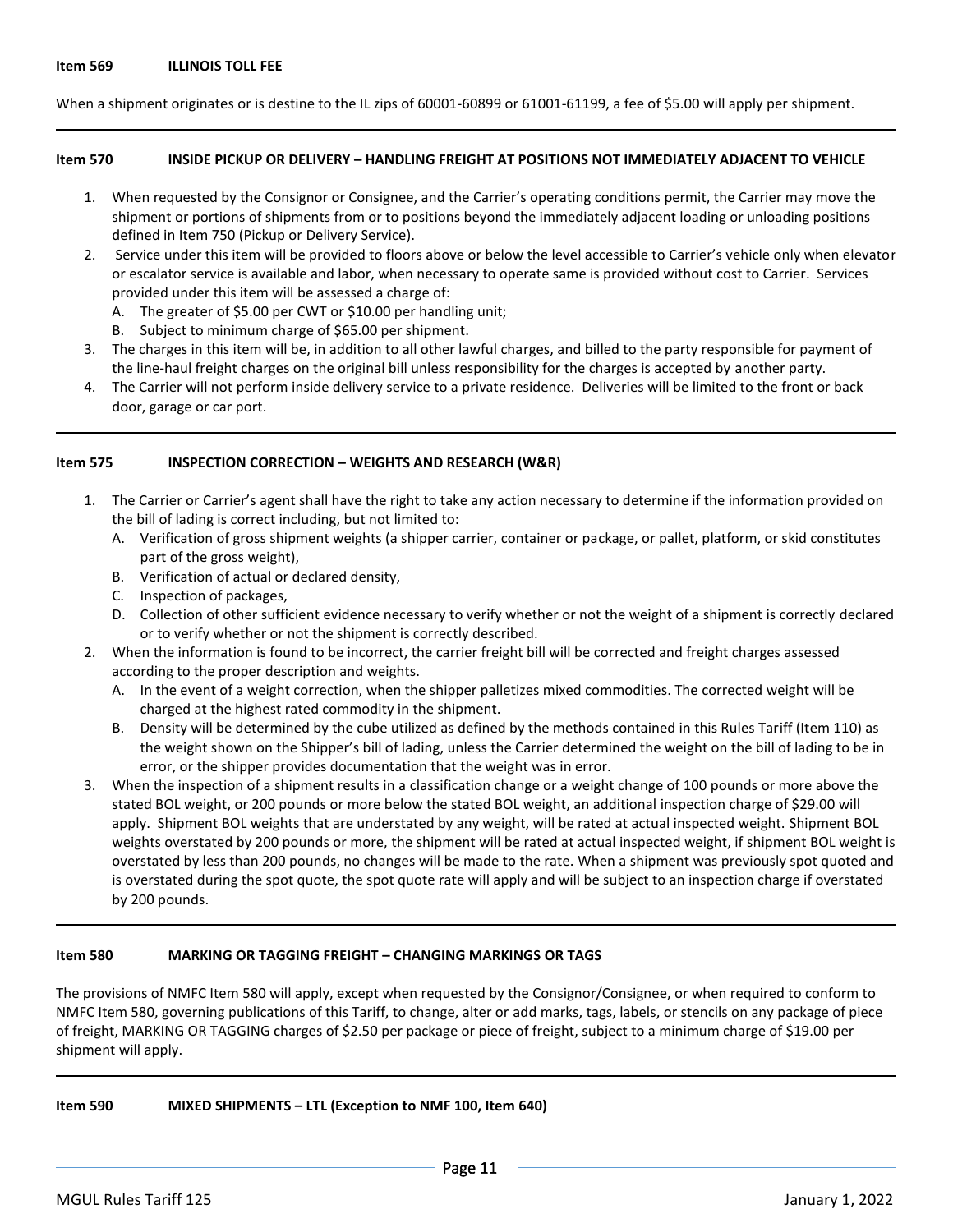The charge for a package or packages containing freight of more than one class shall be at the rate provided for each individual article in the package.

- 1. Bill of lading and shipping order must specify each of the separately classified or rated articles by class rating group and the total weight of each such separately classified or rated articles.
- 2. When the billed weight is higher than the actual weight, the resulting deficit weight will be charges for at the rate applicable to the lowest classed article contained in the mixed packages comprising the shipment.
- 3. If shipper fails or declines to provide Carrier with separate weights for each of the commodities in the mixed package, shipment shall be charges for at the rate applicable to the highest rated article in the mixed shipment.

## **Item 610 NON-SERVICE POINTS**

Carrier is not able to service shipments to or from the zip zones listed below. When a Customer tenders a shipment to a Non-Service point, Carrier will notify the Customer of the non-service to make alternative arrangements. A fee of \$75.00 will apply.

| <b>State</b> | <b>Zones</b>                                                                                                                                                                                                                                                                                                                                                                                                 | <b>Fee</b> |
|--------------|--------------------------------------------------------------------------------------------------------------------------------------------------------------------------------------------------------------------------------------------------------------------------------------------------------------------------------------------------------------------------------------------------------------|------------|
| AK           | All points                                                                                                                                                                                                                                                                                                                                                                                                   | \$75.00    |
| CO.          | 80449, 80545, 80604, 80829, 80840-41, 81019-20, 81024, 81027, 81029, 81034, 81036, 81040, 81046, 81055, 81059, 81071, 81076,<br>81081-82, 81089, 81091, 81102, 81210, 81227, 81235, 81248, 81251-52, 81320, 81324-25, 81423, 81433-34, 81610, 81633, 81648                                                                                                                                                   | \$75.00    |
| HI           | All points                                                                                                                                                                                                                                                                                                                                                                                                   | \$75.00    |
| KS           | 66035, 66094, 66403-04, 66412, 66417, 66419, 66439, 66449, 66510, 66518, 66541, 66555, 66727, 66854, 66863, 66870-71, 66873,<br>66933, 66943, 66945-46, 66958, 66968, 66970, 67029, 67047, 67054, 67059, 67109, 67127, 67150, 67155, 67334, 67345, 67352,<br>67355, 67360-61, 67519, 67529, 67563, 67831, 67834, 67836, 67838, 67840-44, 67849, 67853-54, 67857, 67860, 67862, 67865, 67868,<br>67878, 67882 | \$75.00    |

## **Item 635 NOTIFICATION PRIOR TO DELIVERY**

When a Consignee requires/requests notification prior to deliver, or when the shipper's bill of lading bears a notation requiring or requesting Carrier to notify Consignee prior to delivery, such notification will be provided. An additional charge of \$23.00 will be billed to the party responsible for the payment of the line-haul freight charges on the original bill unless responsibility for the charges is accepted by another party.

## **Item 640 O'HARE AIRPORT – CHICAGO, IL 60666**

Pickup or Delivery services for movements to or from the O'Hare Airport in Chicago, IL 60666 will be assessed a charge of \$80.00 per shipment.

## **Item 645 OTHER LOCATIONS – GOVERNMENT / MILITARY SITES**

Shipments picked up or destine to Government or Military sites will be assessed a charge of \$5.00 per CWT subject to a minimum charge of \$75.00 per shipment.

- 1. The provisions of this item also apply on pickups or delivery services to facilities requiring special of limited loading on the delivery trailer and/or require Lumper services.
- 2. The payor of the freight charges as shown on the original bill of lading, will be the party responsible for these charges.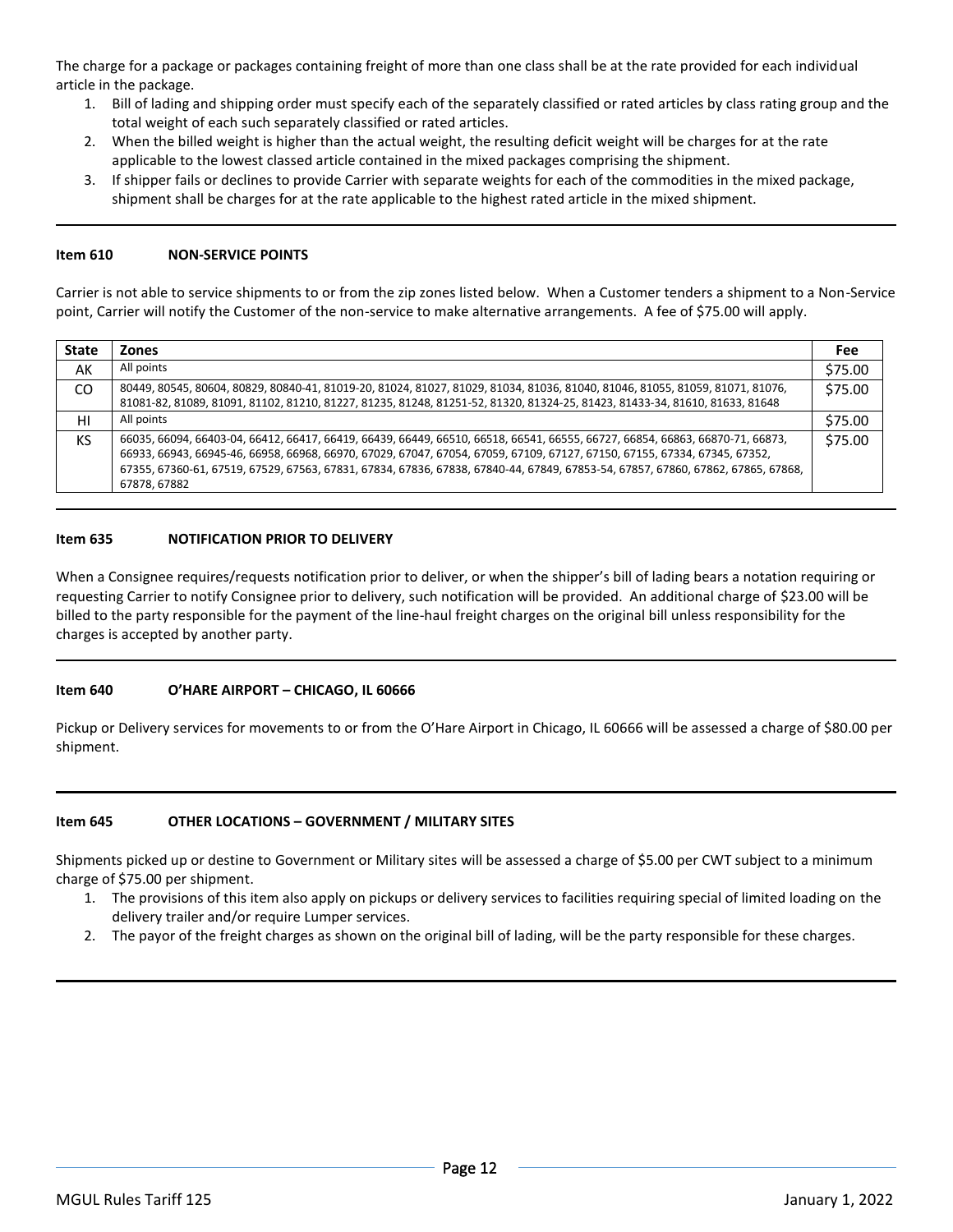## **Item 650 OVERLENGTH FREIGHT – GREATEST DIMENSION**

- 1. Shipments containing one or more articles of extreme dimension will be assessed the following charges per shipment to be applied in addition to all other freight charges:
- A. Applies to shipment(s) between the following States/Zip zones: IA, MN,ND,NE,SD,WI, CO (800-810), IL(600-608. 611-612), KS(660-666), MO(640-649, 653), MT(591):

| <b>Single Dimension</b> | <b>Applicable Charge</b> |
|-------------------------|--------------------------|
| $8'0'' - 12'0''$        | \$125.00                 |
| 12'1" -16'0"            | \$200.00                 |
| 16'1"-20'0"             | \$300.00                 |
| 20'1"-28'0"             | \$500.00                 |
| $28'1'' +$              | \$1,000.00               |

B. If either the Origin or Destination is not in the points listed above in Item A, the following rates will apply:

| <b>Single Dimension</b> | <b>Applicable Charge</b> |
|-------------------------|--------------------------|
| $8'0'' - 12'0''$        | \$200.00                 |
| 12'1" -16'0"            | \$500.00                 |
| 16'1"-20'0"             | \$775.00                 |
| 20'1"-28'0"             | \$1,100.00               |
| 28'1"-40'0"             | \$1,500.00               |
| $40'1'' +$              | \$2,200.00               |

- C. Articles with two dimensions exceeding 4'0" (length, width or height) and the combination of the two dimensions exceeds 12'0", the combined dimension will be subject to the rules in Section A & B as if it were a single dimension.
- D. If articles or combination of articles on a single shipment exceed 96 inches in length and 48 inches in width, the shipment may be subject to the provisions in Item 390, and this provision would not apply.
- 2. Carrier is not obligated to pickup or transport shipment containing one or more articles that exceed 26 linear feet. In the event Carrier inadvertently picks up a shipment containing an article that exceeds 26 feet, Carrier has the discretion of returning the shipment to the shipper with no further liability to the shipment.

#### **Item 653 OVERSIZED FREIGHT – MINIMUM CHARGE / PALLET RATES**

- 1. When shipments are rated using a published tariff pallet rate or minimum charge, where the greatest dimension of pallet or shipping unit meets or exceeds 72 inches, the published tariff pallet rates of minimum charge will be adjusted under the following provisions:
	- A. The published tariff pallet rates or minimum charge will be rated at 150% of the published tariff rate.
	- B. The provisions in Item 470 will apply in determining the greatest dimension of the pallet or shipping unit.
	- C. All other applicable charges will apply.

#### **Item 655 OVERWEIGHT FREIGHT – PALLET RATES**

- 1. When shipments are rated using published tariff pallet rates, containing one or more pallets where the average weight of the entire shipment exceeds 2,000 pounds per pallet, the published tariff pallet rates will be adjusted under the following provisions:
	- D. The published tariff pallet rates will be prorated in 200 pound increments. Example: a 2,200 pound pallet will be rated at 110% of the published tariff rate. A 2,400 pound pallet will be rated at 120% of the published tariff rate.
	- E. The prorated levels will only increase when the average weight of the shipment exceeds the next 200 pound increment. Example: a 2,350 pound pallet will be rated at 110% if the published tariff rate.
	- F. All other applicable charges will apply.

#### **Item 660 PAPER INVOICE FEE**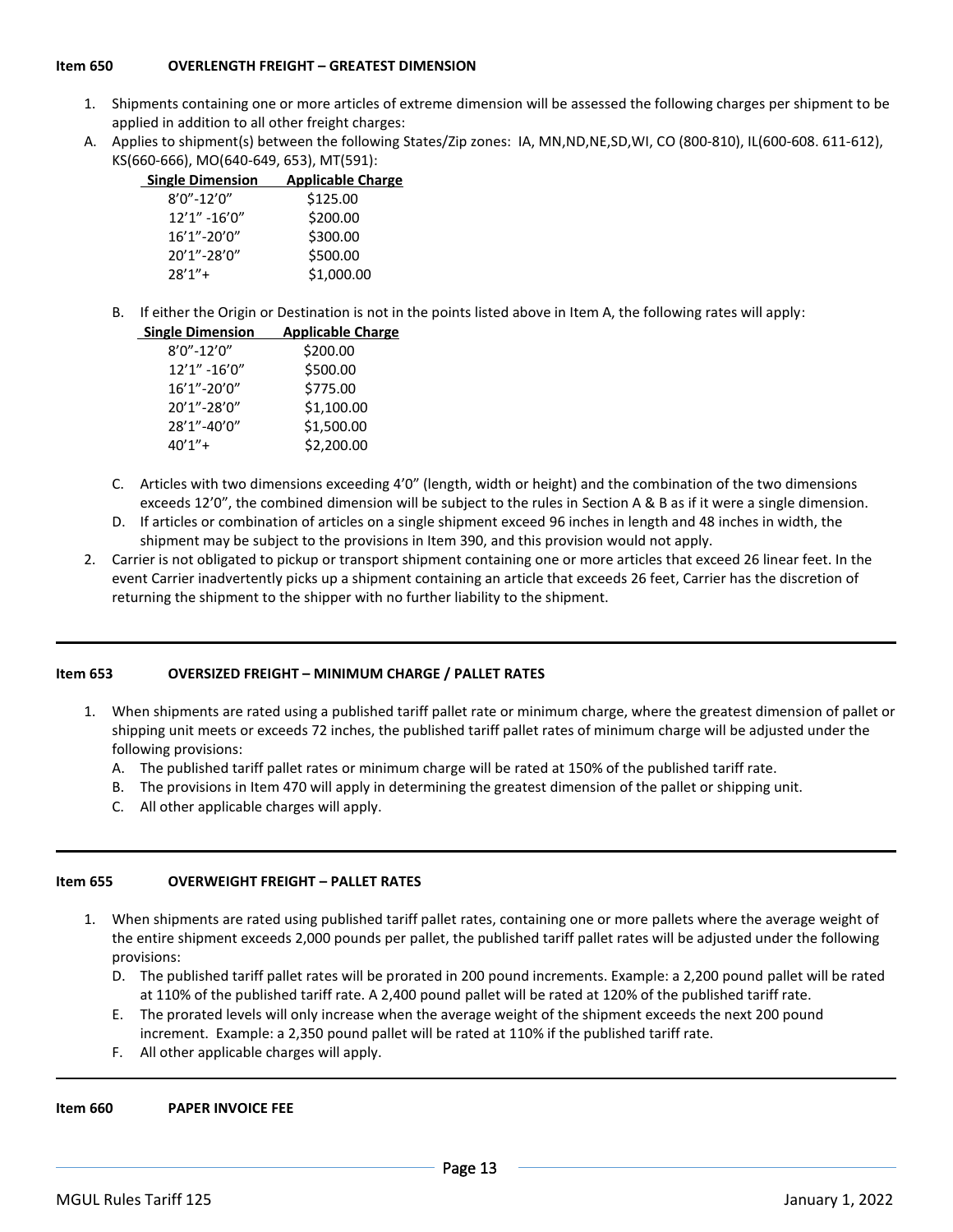#### **Item 750 PICKUP OR DELIVERY SERVICE**

- 1. Rates include one pickup and loading and one delivery and unloading or one tender or delivery of shipment by Carrier at one site during Business Hours, subject to the following provisions:
	- A. Pickup or delivery site will be directly accessible or immediately adjacent to Carrier's equipment and will be suitable and practical for such equipment to operate, and does not endanger Carrier's personnel or representative as determined by Carrier.
	- B. Carrier will not be required to receive freight liable to damage other freight or Carrier's equipment as determined by Carrier.
	- C. Carrier will not perform pickup or delivery service at any site from or to which it is impracticable to operate vehicles as determined in Carrier's sole discretion (see Item 566 Impracticable Operations).
	- D. When freight is transported in shipping containers, such as pallets, skids, totes, reels, or other such articles that are an integral part of the shipment, such containers are to be delivered and receipted for by the Consignee. Carrier will not return such containers free of charge, even though the bill of lading may so state.
- 2. Loading and unloading services will be subject to the following provisions:
	- A. Carrier will perform the loading and unloading including counting the freight, except as provided in NMFC Item 568 and as shown below:
		- 1. Does not include assembling, packaging or unpacking, dismantling, inspecting, sorting, or segregating freight. Normal delivery service includes delivery of the shipment to the Consignee in the same manner, including the placement on the platform or dock, for receipt of freight within or adjacent to the vehicle without additional charges to the extent such service is performed within the free time period allowed by the applicable detention provisions.
		- 2. Does not include special equipment used in hoisting, lowering, handling, or placing freight into position. Such special equipment will be furnished and operated by the Consignor/Consignee, except for hand trucks or pallet jacks when furnished by the Consignor/Consignee. Consignor/Consignee shall assume responsibility for sale loading and unloading of the freight.
	- B. Carrier will provide one employee per Trailer or Set for loading or unloading.
	- C. Consignor/Consignee may, at his/her own expense, elect to waive and perform the loading or unloading of freight from Carrier's Trailer or Set.
	- D. When Consignor/Consignee has made written arrangements with the Carrier, freight consigned to construction sites (or other place where no representative of the consignee is present or available to receipt for the shipment) will be delivered and unloaded by the Carrier and left unattended at the place designated. In the event of Waiver of Delivery Receipt, Carrier's liability for freight ends at the time the delivery service is performed.

#### **Item 753 PICKUP OR DELIVERY SERVICE – NON-COMMERCIAL OR LIMITED ACCESS**

1. Pickup or Delivery services for movements to or from rural, farms, camps (other than military), convention centers, construction sites, mines or quarries, job sites, storage units, lodging, golf courses, trade shows, prisons, state/national parks, restaurants, hospitals, nursing/retirement home or other such locations will be assessed a charge of \$2.25 per CWT, subject to a minimum charge of \$50.00 and a maximum charge of \$200.00 per shipment.

#### **Item 753-A**

#### **Pickup & Delivery Service to School/University/Churches (Place of Worship)**

\$2.25 per CWT, subject to minimum charge of \$50.00 and a maximum charge of \$200.00 per shipment.

#### **Item 753-B**

#### **Pickup & Delivery Service to Residential**

\$2.25 per CWT, subject to minimum charge of \$50.00 and a maximum charge of \$200.00 per shipment

1. The term "private residences" shall apply to the entire premises on which a dwelling for living is located, including home-based businesses.

#### **Item 753-C**

#### **Pickup & Delivery Service to Grocery Warehouse**

\$5.00 per CWT subject to a minimum charge of \$75.00 per shipment.

1. The provisions of this item also apply on pickups or delivery services to facilities requiring special of limited loading on the delivery trailer and/or require Lumper services.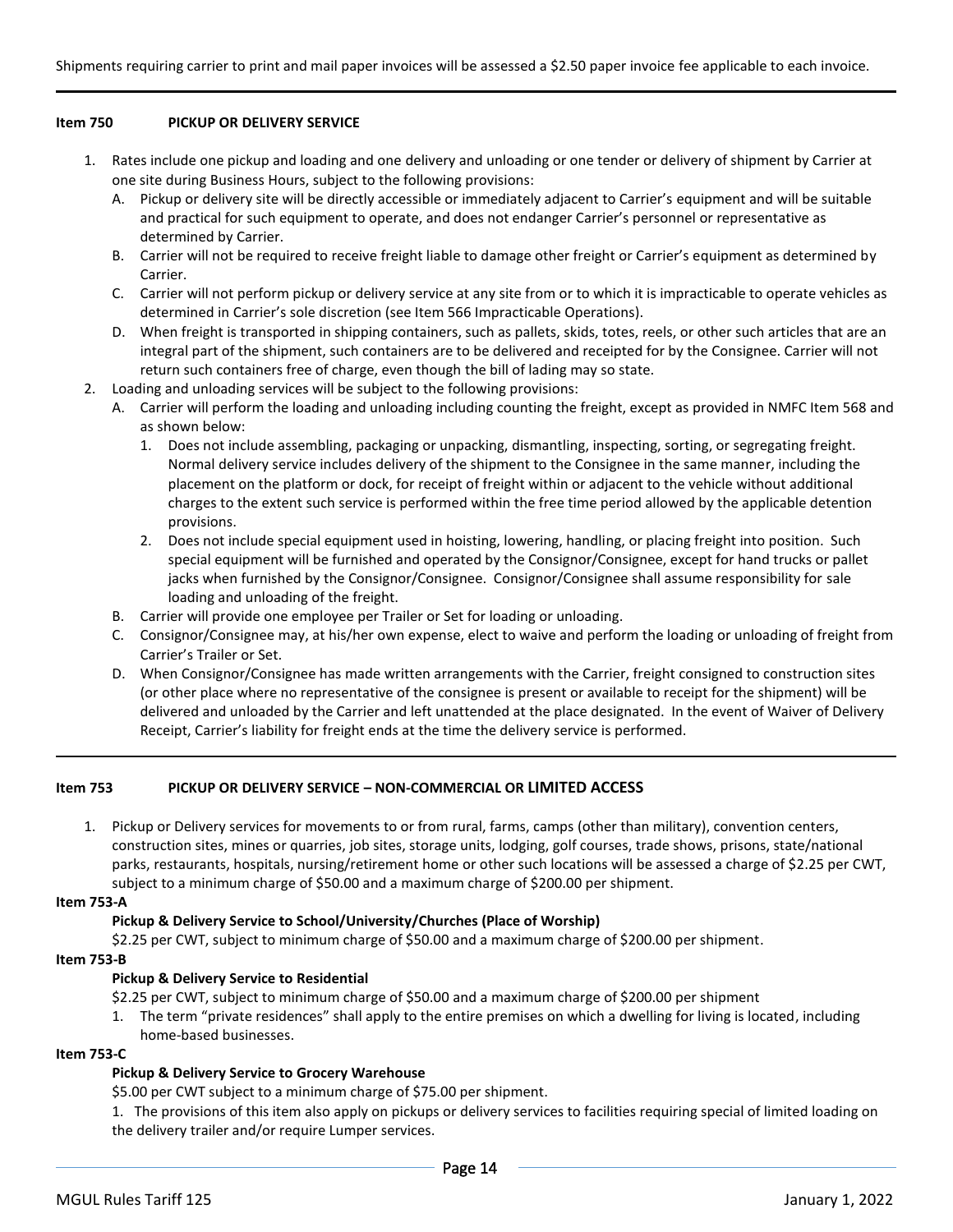2. The payor of the freight charges as shown on the original bill of lading, will be the party responsible for these charges. **Item 753-D**

## **Pickup & Delivery Service to Malls/Shopping Centers**

\$5.00 per CWT subject to a minimum charge of \$75.00 per shipment.

#### **Item 754 PICKUP OR DELIVERY SERVICE – NON-BUSINESS HOUR, SATURDAYS, SUNDAYS & HOLIDAYS**

- 1. **AFTER BUSINESS HOURS, WEEKDAYS -** When pickup or delivery of a shipment, or a spot or drop of an empty trailer, is performed between the hours of 8PM and 8AM, Monday through Friday, excluding holidays, a charge of \$150.00 will be assessed per shipment or trailer, in addition to all other applicable charges.
- 2. **WEEKENDS AND HOLIDAYS –** Carrier is not obligated to pickup or deliver shipments on Saturdays, Sundays or Holidays. If Carrier is requested and agrees to pickup or deliver freight, or spot or drop and empty trailer on Saturday, Sunday or any other day generally observed as a Holiday by the Carrier, the following charges will be assessed in addition to all other applicable charges:
	- A. \$130.00 per person, per hour or fraction thereof, subject to
	- B. \$450.00 Minimum Charge, per person per trailer (or pup), per day.
		- 1. Charges will be computed from the time Carrier departs its terminal until its return thereto.
		- 2. When there is more than one shipment, charges will be prorated on the basis of weight of each individual shipment.
		- 3. The provisions of this Item are applicable if the Carrier is required to spot or drop and empty trailer on a Saturday, Sunday or Holiday, even though the actual pickup and/or delivery of the freight may occur on a day other than a Saturday, Sunday or Holiday.
		- 4. The charges provided in this Item will be assessed against the payor of the freight charges unless responsibility for the charges is accepted by another party.

## **Item 810 PROTECTIVE SERVICE – PROTECT FROM FREEZE (PFF)**

- 1. Carrier offers Protect From Freeze service on the basis of equipment availability.
- 2. Consignor must state on bill of lading, and the packages requiring protective service, that protective service is required. Carrier will not be liable for loss or damage when the Consignor failed to place protective service notations on the bill of landing, or the packages requiring protective service, or when Carrier did not agree to provide such service. The charge for protection from freezing shall be \$1.75 per CWT subject to a minimum charge of \$40.00.
- 3. Protection from cold will be provided when Carrier is provided notice at the time the pickup call is placed. Service will be provided only for shipments handled direct by Carrier.
- 4. Carrier will have no liability for shipments, which may be damaged due to freezing, that are not deliverable upon arrival at the Consignee, or for which delivery is refused by Consignee, or for which Consignee requests Carrier to drop a trailer at Consignee's location for its convenience of unloading.
- 5. Carrier reserves the right to not pick up shipments requiring protective service under the following conditions:
	- A. Shipment pickup is schedule for a Friday or a day preceding a Holiday.
	- B. Daytime high temperatures will not exceed 0 degrees Fahrenheit.
	- C. Any other circumstance that may hinder Carrier's ability to provide protection services.

## **Item 820 RECONSIGNMENT OR DIVERSION**

A request for the reconsignment or diversion of a shipment will be subject to the following definitions, conditions and charges:

1. **DEFINITION OF RECONSIGNMENT OR DIVERSION –** For the purpose of this rule, the term "reconsignment" and "diversion" are considered to be synonymous and the use of either will be considered to mean:

- A. A change in the name of the Consignor/Consignee;
- B. A change in the place at which freight will be delivered;
- C. Shipments requested to be returned to the original Consignor;
- D. Relinquishment of shipment prior to delivery to the ultimate destination.
- 2. **CONDITIONS:**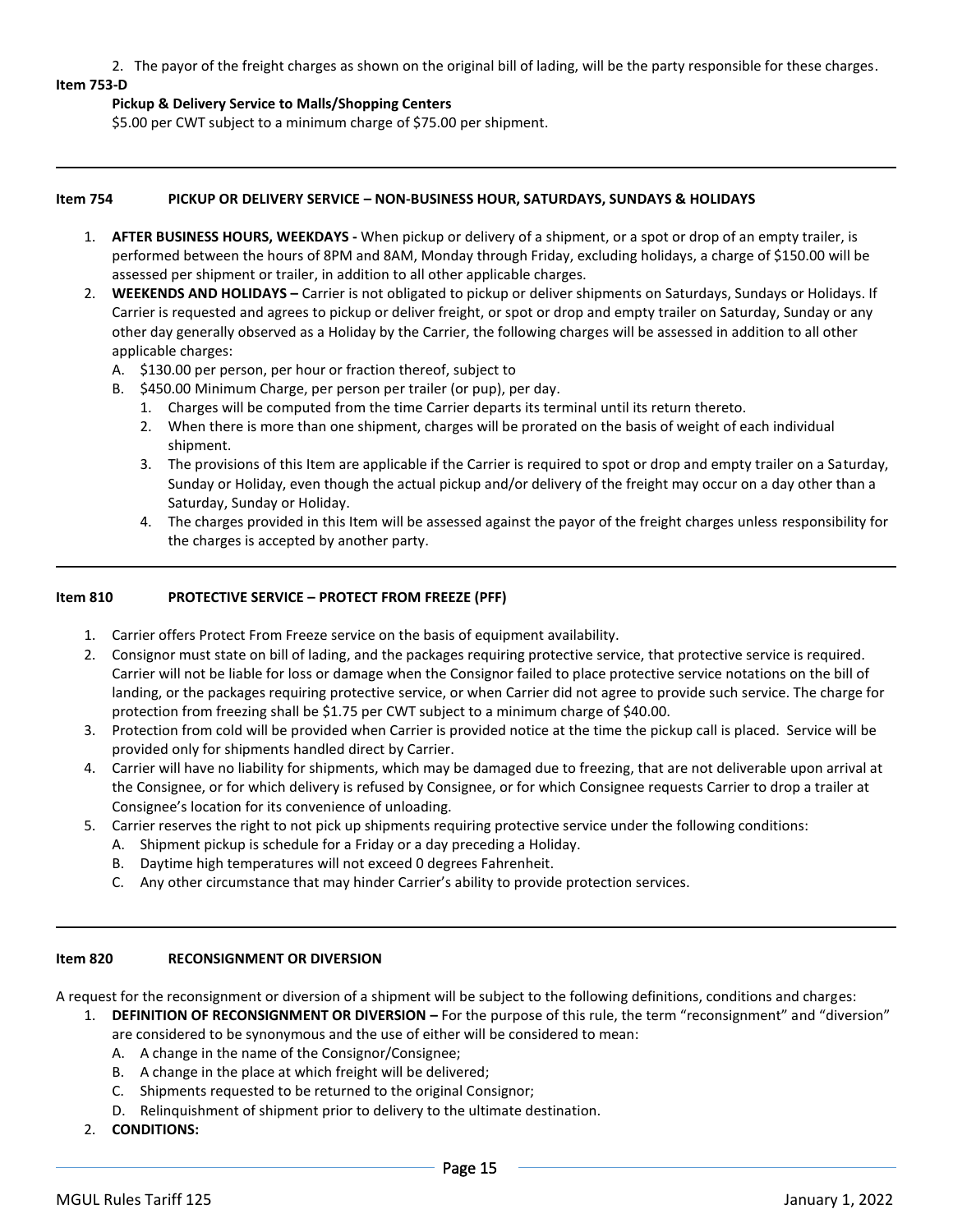- A. Requests for reconsignments must be made in writing or confirmed in writing by the party responsible for the freight charges. Conditional or qualified requests will not be accepted. Carrier will not accept disposition instructions printed on the bill of lading, shipping order, shipping label, or container as authority to reship, return, or reconsign a shipment.
- B. Carrier will make a diligent effort to execute a request for reconsignment, but will not be responsible if such service is not affected.
- C. All charges applicable to the shipment whether accrued or accruing must be paid or guaranteed to the satisfaction of the Carrier before reconsignment will be made.
- D. Only entire shipments, not portions of shipments may be reconsigned.
- E. An order for reconsignment of a shipment moving under uniform order bills of lading will not be considered valid, unless and until the original bill of lading is for cancellation, endorsed, or exchanged.
- F. Instruction for reconsignment of COD shipments will be accepted only from the party responsible for freight charges.
- G. Marking or Tagging (See Item 580).
- 3. **CHARGES –** A request for reconsignment or diversion of a shipment will be subject to the following definitions, conditions, and charges:
	- A. When reconsignment is requested prior to tender of delivery, a charge of \$75.00 per shipment plus published tariff rates to and from reconsignment point, but not less than published through rate from original point of origin to ultimate destination.
		- 1. If the change in destination points is requested, including request to return shipment to shipper, and instructions are received while shipment is located at origin terminal, a charge of \$75.00 plus published tariff rates from original point of origin to ultimate destination will apply.
		- 2. If Consignor/Consignee or its agents elect to accept shipment at Carrier's terminal located at reconsignment point, a charge of \$75.00 will apply in addition to origin published tariff rates.
	- B. When reconsignment is requested after tender of delivery, a charge of \$150.00 per shipment plus published tariff rates to and from reconsignment point, but not less than published through rate from original point of origin to ultimate destination.

## **Item 830 RE-DELIVERY**

When a shipment is tendered for delivery and through no fault of the Carrier, such delivery cannot be accomplished, no further tender will be made except upon request. Each additional tender for final delivery will be subject to the following provisions:

- 1. \$5.00 per CWT subject to a minimum charge of \$65.00 per shipment or per vehicle, if more than one vehicle is used in the transport of the shipment, charges will apply to each vehicle.
- 2. The shipment may be subject to Storage Charges as outlined in Item 910.
- 3. The charges in this Item will be billed to the party responsible for the payment of the line-haul freight charges on the original bill of lading unless responsibility for the charges is accepted by another party.

#### **Item 887 SORT AND SEGREGATION SERVICES**

- 1. When Carrier is requested to sort and segregate a shipment, a charge of \$1.50 per piece or \$2.50 per CWT will apply subject to a minimum charge of \$85.00 per shipment, in addition to all other lawful charges.
- 2. All charges provided in this Item must be paid or guaranteed to the satisfaction of the Carrier before such service is performed and shipment is released.
- 3. Noting in this Item requires the Carrier to provide the service described herein, should Carrier be unable to provide employee(s) for such service.
- 4. The party responsible for the payment of the line-haul freight charges on the original bill of lading will be responsible for these charges, unless responsibility for the charges is accepted by another party.

#### **Item 890 SPECIAL SERVICE – LIFTGATE SERVICE (HAND UNLOAD)**

When Consignor/Consignee requests and/or is furnished power liftgate service for pickup and/or delivery or the driver hand unloads a shipment from the back of a trailer, the following charges and provisions will apply in addition to all other lawful charges:

1. The greater of \$2.00 per CWT or \$15.00 per handling unit, subject to a minimum charge of \$65.00 and a maximum charge of \$300.00 per shipment.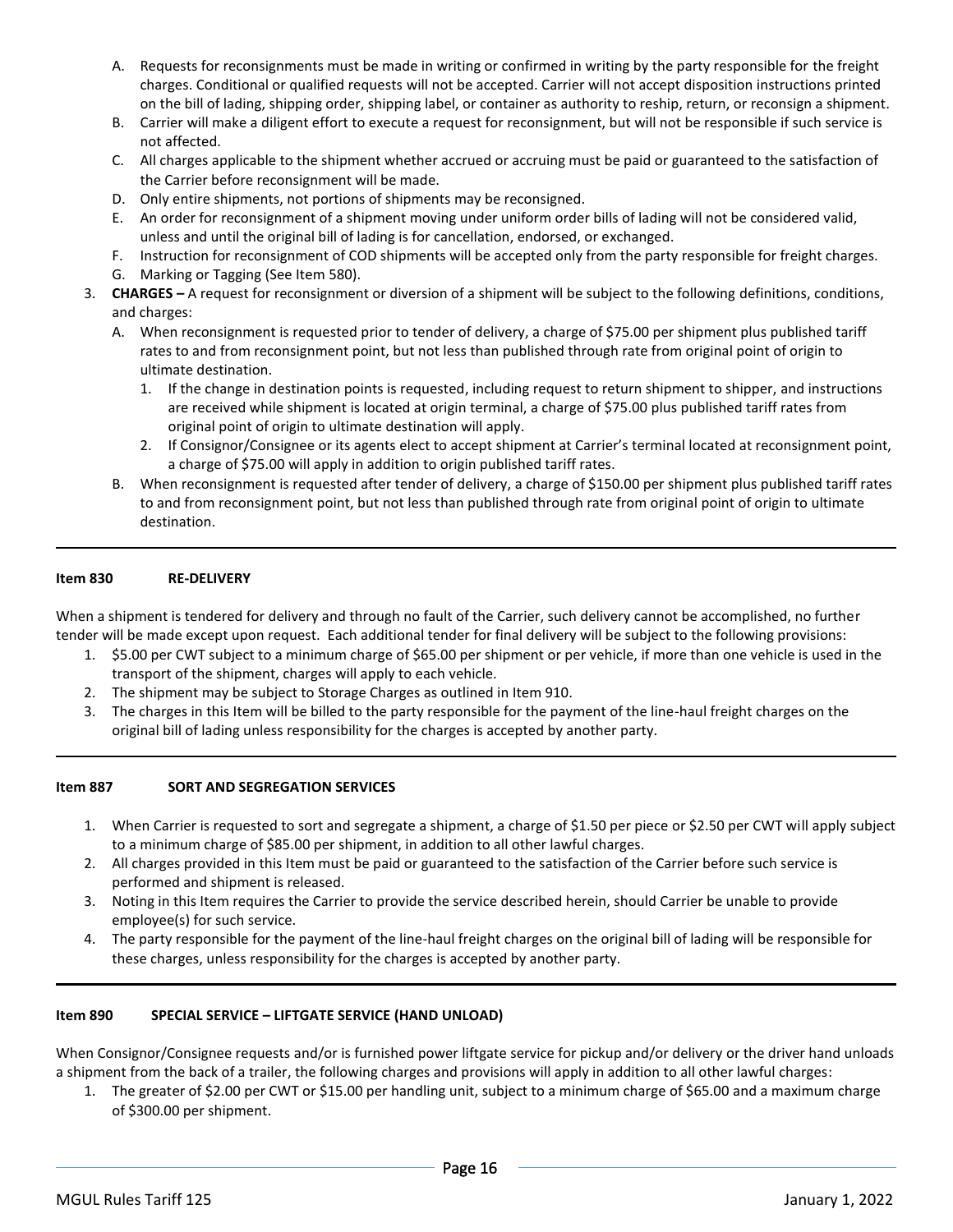- 2. Carrier will not provide liftgate service for handling units exceeding 1,500 pounds, exceeding 72 inches in length, or exceeding 48 inches in width, or 60 inches in height.
- 3. If the Carrier inadvertently accepts a shipment requiring liftgate service, and the shipment exceeds the limitations set forth in part 2, the Carrier may, at its own discretion, down stack the shipment to comply with all size and weight limitations or return the shipment back to the shipper with no additional liability. A charge of \$2.00 per piece or \$2.00 per cwt, subject to a minimum charge of \$35.00 will be accessed for any portion of the shipment that needs to be down stacked.

## **Item 910 STORAGE**

Freight held in Carrier's possession by reason of an act or omission of the Consignor/Consignee, or owner, or for custom clearance or inspection, and through no fault of the Carrier, will be considered stored immediately and will be subject to the following provisions:

- 1. Storage charges on freight awaiting line-haul transportation will begin the business day following the day after the freight is received by the Carrier.
- 2. Storage charges on undelivered freight will begin the first business day after notice of arrival as provided in Item 345 has been given, unless actual tender of delivery is made within 2 business days after such notice of arrival is given.
- 3. Freight stored in Carrier's possession will be assessed a charge of \$9.50 per handling unit per business day or \$3.00 per CWT per business day, whichever is greater, subject to a minimum charge of \$50.00
- 4. Freight stored in Carrier's possession which is subject to truckload, capacity load, volume rates, or exclusive use of vehicle provision will be assessed a charge of \$150.00 per vehicle per business day, subject to a \$350 minimum charge.

## **Item 985 VEHICLE ORDERED BUT NOT USED – TRUCK ORDERED NOT USED (TONU)**

When Carrier or Carrier's agent upon receipt of a request to pick up an LTL shipment, TL shipment, or furnish a vehicle for expedite service, or for the exclusive use of a Consignor/Consignee, has dispatched a vehicle for such purpose and due to no fault of the Carrier, the vehicle is not used, the following charges will apply and be assessed against the party making the request for the vehicle:

- 1. \$65.00 per request for shipments between 0-19,999 pounds;
- 2. \$195.00 per request for shipments greater than 20,000 pounds.
- 3. The provisions in Item 560 (Extra Labor) will apply, in addition to above charges, when driver is held for discovery of TONU, or out of route miles are acquired by Carrier or Carrier's agent attempting the pick up.

## **Item 990 WEIGHT CAPACITY RULE**

Except as otherwise provided, any shipment exceeding 15,000 pounds, charges will be assessed at \$0.13 per 1,000 pounds per mile subject to a minimum charge of \$350 per shipment. The as following conditions and provision will apply:

- 1. The weight capacity of the shipment(s) shall be determined by totaling the weight of all articles, pieces, and packaged units in the shipment(s). If Consignor tenders more than one shipment to the same Consignee on the same day, on two or more individual bills of lading, the combined weight of all shipment shall be subject to the provisions in this item.
- 2. All mileage shall be computed by the PC Miler.
- 3. The provisions of this item are not applicable in connection with shipments subject to VOL and TL rates or charges or minimum charges per vehicle used.

#### **Item 1045 CARRIER LIABILITY**

- 1. Unless otherwise provided, Carrier maximum liability due to damage or loss is limited to \$2.00 per pound for shipments rated at actual NMFC class, or \$1.00 per pound for any shipment rated at minimum charge, FAK Rate, Unit Rate, volume rate, or spot quote, unless NMFC states it to be less as per the proper freight classification. In no case shall the liability of the Carrier for loss or damage exceed the actual value of the shipment plus freight charges paid.
- 2. Shipment of any used articles will be accepted only when released to a value not exceeding \$0.50 per pound per package or article. If a shipment is tendered to Carrier and the Consignor fails or declines to release the shipments value, the shipment will be considered as being release to a value not exceeding \$0.25 per pound per package or article.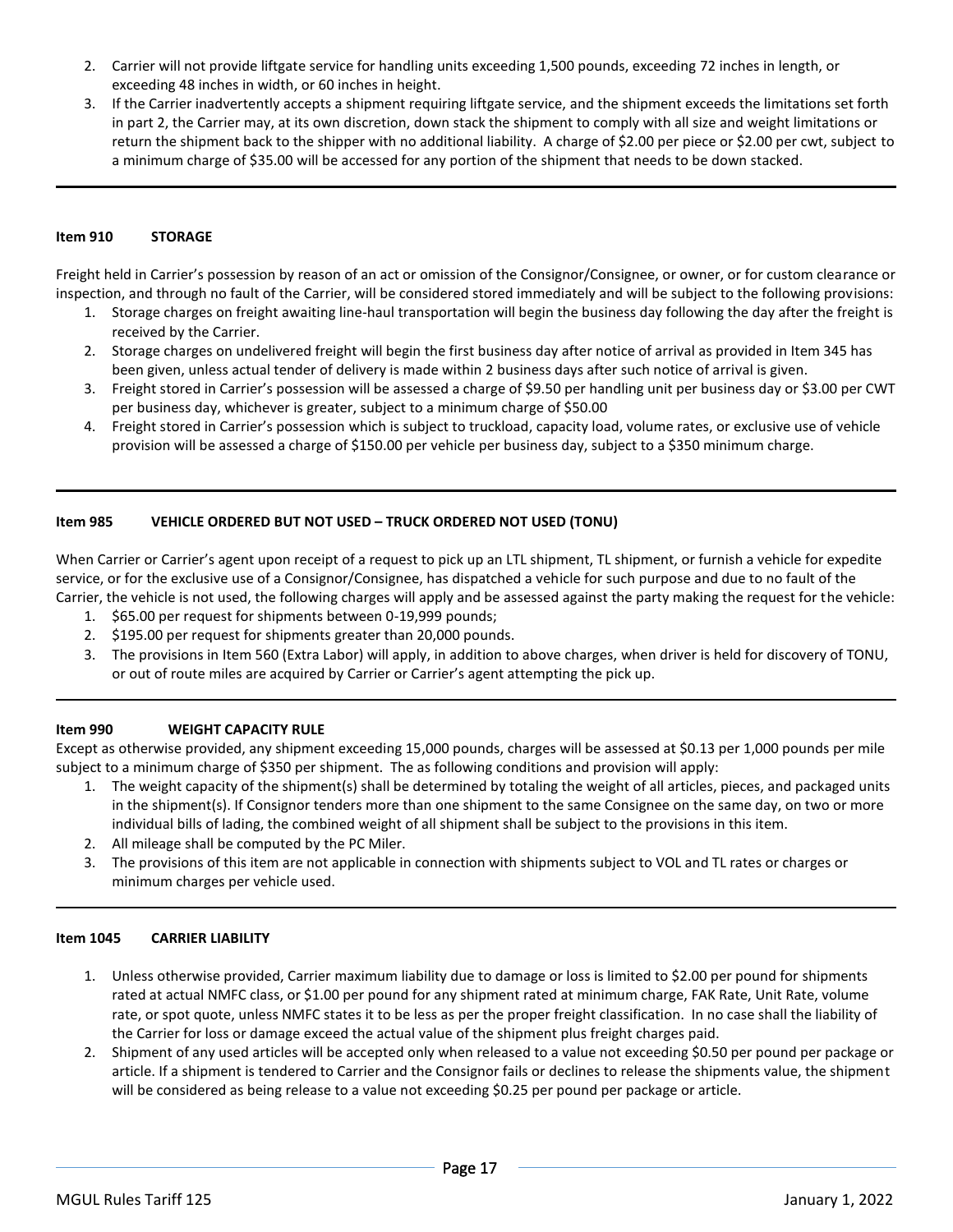- 3. Cargo is considered NEW only if it is tendered for transportation directly from the manufacturing facility, and it remains in its original box, carton, crate or shipping container, and has never been removed from the manufacturer's original packaging.
- 4. All cargo not considered NEW under this definition is considered USED, even if it has not actually been used for the intended purposes.
- 5. IF cargo has been reconditioned, refurbished, rebuilt, remanufactured, or it is considered USED for the purpose of the applicable rates and liability limits, even if such is shipped in its original packaging or similar to its original packaging.
- 6. Used cargo includes all commodities other than new, including but not limited to internet auctions, interplane moves, articles of household goods, personal effects, antiques, and display or demonstration models. These articles will only be accepted for transportation as USED cargo.
- 7. Shipments tendered to the Carrier and the Consignor fails or declines to release the shipments value required by the NMFC, the Carriers liability will be limited as stated in Part 1 above. 4. Carrier follows NMFC guidelines for packaging requirements.
- 8. Customer shall not deduct or offset any cargo claim or other alleged claim or debt of Carrier from the charges owed to Carrier.
- 9. In no case shall Magnum LTL be liable, and it hereby disclaims responsibility for any indirect, incidental, consequential, special, punitive, or multiplied damages or other indirect costs, economic loss, penalties, lost profits, fees, interest, or charges of any kind arising from any freight claims filed hereunder or any other acts, including delays or omissions of Magnum LTL, whether foreseeable, disclosed or not.
- 10. Cost of Labor Carrier will not pay labor charges exceeding \$40.00 per hour associated with repairing or otherwise on a claim for a shipment that has been lost or damaged.
- 11. Minimum Claim Amount:
	- a. The minimum amount of a claim that may not be considered by Carrier is \$50.00

# **Item 1120 PROHIBITED OR RESTRICTED ARTICLES**

- 1. **Property of extraordinary value -** Unless otherwise provided, the following will not be accepted for shipment nor as premiums accompanying other articles:
	- Bank bills, Currency, Deeds
	- Jewelry (other than costume or novelty jewelry)
	- Letters (except when Consignor and Consignee are United States Post Offices)
	- Museum exhibits, Articles of antiquity
	- Notes
	- Original works of art
	- Postage Stamps, Revenue Stamps
	- Precious Stones
	- Rolled Flooring Products (Carpet, Linoleum, etc.)
	- Valuable papers of any kind
	- Carbon Black, Lamp Black, Powdered Graphite
- 2. Freight liable to damage other freight or equipment Carrier is not obligated to receive freight liable to impregnate or otherwise damage other freight or Carrier's equipment. Such freight may be accepted and receipted for subject to delay for suitable equipment, or may, for lack of suitable equipment be refused.
- 3. Shipments containing: Hemp in the raw, Hemp Plants, Hemp Seed, Hemp Leaves, Hemp Oil, Hemp Seed Oil, and CBD 's derived from Hemp, Marijuana (including for medicinal or recreational use), CBD, Synthetic Cannabinoids, and any product that contains THC are prohibited.
- 4. Consignor shall indemnify the Carrier for all costs, fees, and expenses incurred as a result of the Consignor's violation of any such local, state, and federal law or regulations or regulations or from tendering any prohibited item for shipment. Shipper will be responsible for all charges and handling fees that are related to recovery from Carrier terminal by shipper, final consignee, or another carrier.
- 5. Carrier reserves the right to collect from the customer or the shipment paying party the costs for: cleanup for trailers and other equipment; payment of freight charges; other property claims and personal injuries, including death; and damage and/or loss, including attorneys' fees and litigation costs, caused by or arising out of the transportation or storage of any prohibited article.